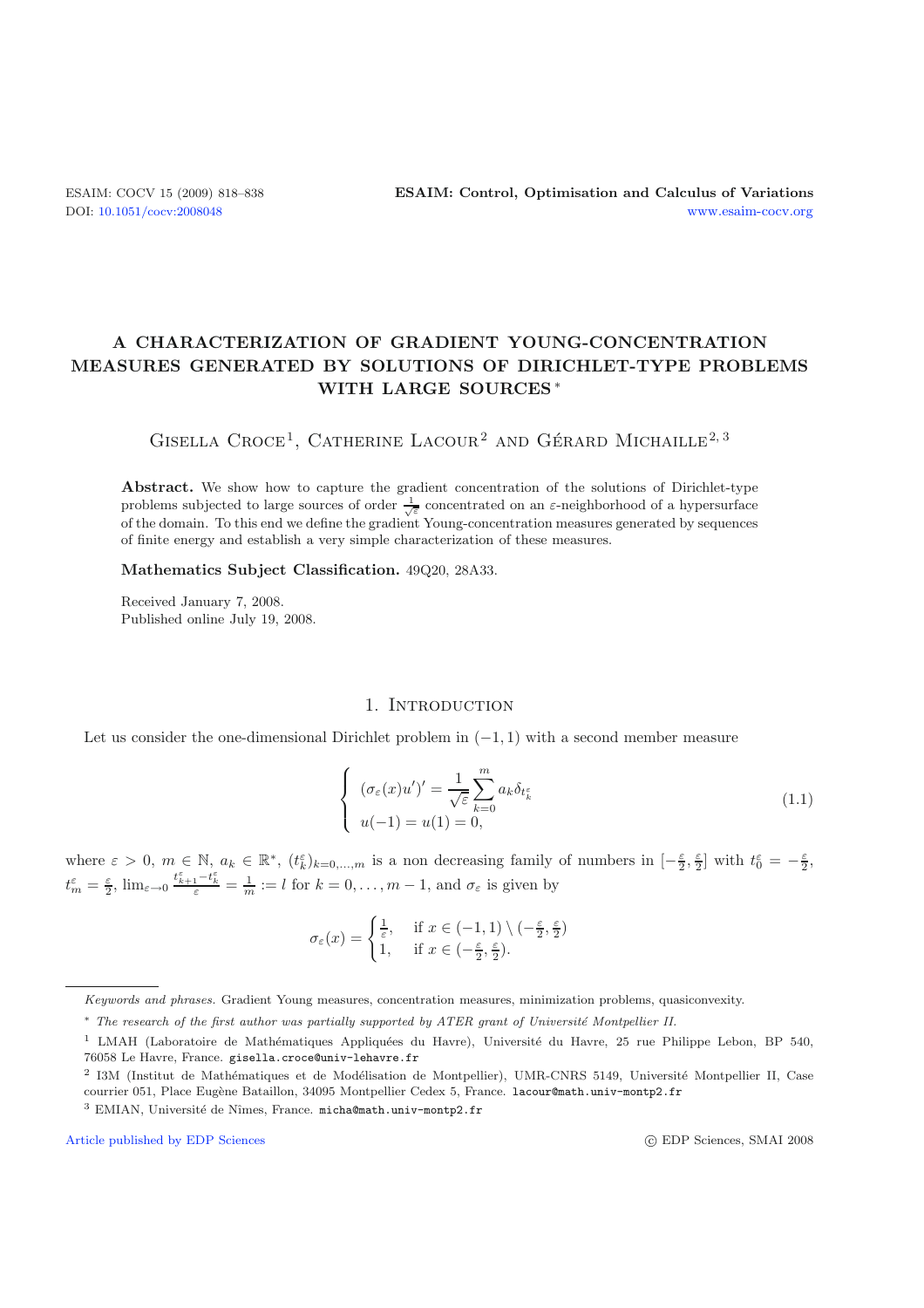Let  $\bar{u}_{\varepsilon}$  be the solution of [\(1.1\)](#page-0-0); then clearly  $\bar{u}'_{\varepsilon}$  is of the form

$$
\bar{u}'_{\varepsilon}(x) = \begin{cases}\n\varepsilon c_{\varepsilon}, & \text{if } x \in (-1, -\frac{\varepsilon}{2}) \\
c_{\varepsilon} + \frac{s_k}{\sqrt{\varepsilon}}, & \text{if } x \in (t_k^{\varepsilon}, t_{k+1}^{\varepsilon}), \ k = 0, \dots, m-1 \\
\varepsilon (c_{\varepsilon} + \frac{s_m}{\sqrt{\varepsilon}}), & \text{if } x \in (\frac{\varepsilon}{2}, 1),\n\end{cases}
$$

where  $s_k := \sum_{i=0}^k a_i$  and  $c_{\varepsilon}$  is a constant which can be computed from the boundary conditions. Setting  $\bar{v}_{\varepsilon} = \frac{\bar{u}_{\varepsilon}}{\sqrt{\varepsilon}}$  one can show that the measure  $1_{(-\frac{\varepsilon}{2}, \frac{\varepsilon}{2})} \varepsilon |\bar{v}_{\varepsilon}'|^2 dx$  weakly converges to  $l \sum_{k=0}^{m-1} (L + s_k)^2 \delta_0$ , where L is the limit of  $\sqrt{\varepsilon}c_{\varepsilon}$  (see Sect. 4 for the computations). Consequently the gradient of the solution  $\bar{u}_{\varepsilon}$  presents a concentration phenomenon in  $L^2((-1,1))$ . The knowledge of the limit measure  $l\sum_{k=0}^{m-1}(L + s_k)^2\delta_0$  is not completely satisfactory to describe the concentration phenomenon. Indeed  $\bar{v}'_{\varepsilon}$  clearly oscillates near  $x = 0$  from the observation that not all the coefficients  $s_k$  are necessarily of the same sign. A natural question to ask is how to capture these oscillations at the limit. To this end, we compute the weak limit  $\bar{\mu} = \bar{\mu}_x \otimes \bar{\pi}$  of the measure

$$
\bar{\mu}_{\varepsilon} := \delta_{\frac{\bar{v}_{\varepsilon}'}{|\bar{v}_{\varepsilon}'|}(x)} \otimes 1\!\!1_{(-\frac{\varepsilon}{2},\frac{\varepsilon}{2})} \varepsilon |\bar{v}_{\varepsilon}'|^2 \mathrm{d} x \in \mathbb{M}([-1,1] \times \{-1,1\})
$$

in the sense that

$$
\varepsilon \int_{-1}^{1} 1\!\!1_{(-\frac{\varepsilon}{2},\frac{\varepsilon}{2})} \varphi(\overline{v}'_{\varepsilon}) \theta(x) dx \to \int_{-1}^{1} \theta(x) \left( \int_{\{-1,1\}} \varphi(\zeta) d\overline{\mu}_x \right) d\overline{\pi}
$$

for all 2-homogeneous and continuous functions  $\varphi$  on R and all functions  $\theta$  in  $\mathcal{C}([-1,1])$ . We write  $\bar{\mu}_x \otimes \bar{\pi}$  to denote the slicing decomposition of the measure  $\bar{\mu}$  with respect to its projection measure  $\bar{\pi}$  on [−1, 1]. We will call  $\bar{\mu}$  the *gradient Young-concentration measure generated by* ( $\bar{v}_{\varepsilon>0}$ ). Note that  $(\bar{\mu}_x)_{x\in(-1,1)}$  is a family of probability measures on the unit sphere  $\mathbb{S}^0 := \{-1,1\}$  of R. Why is  $\bar{\mu}$  useful to capture the oscillations of  $\bar{v}'_{\varepsilon}$  at the limit? It is easy to show that  $\bar{\pi}$  is nothing but the weak limit  $l \sum_{k=0}^{m-1} (L + s_k)^2 \delta_0$  of the measure  $1\left(-\frac{\epsilon}{2},\frac{\epsilon}{2}\right) \varepsilon |\bar{v}_{\varepsilon}'|^2 dx$ . Moreover, we show that (see Sect. 4 for the details)

$$
\bar{\mu}_x = a\delta_1 + b\delta_{-1}
$$

where, if we assume for instance  $L \geq 0$ ,

$$
a = \frac{\sum_{k=0,\dots,m-1:s_k\geq 0} (L+s_k)^2}{\sum_{k=0}^{m-1} (L+s_k)^2}, \qquad b = 1 - a = \frac{\sum_{k=0,\dots,m-1:s_k<0} (L+s_k)^2}{\sum_{k=0}^{m-1} (L+s_k)^2}
$$

<span id="page-1-0"></span>(if  $L \leq 0$ , take the condition  $s_k > 0$  in the sum defining a, and  $s_k \leq 0$  in the sum defining b). One sees that whereas the measure  $\bar{\pi}$  provides the intensity  $l\sum_{k=0}^{m-1} (L + s_k)^2$  and the support  $\{0\}$  of the concentration, the coefficients a and b in  $[0,1]$  provide the desired additional information, *i.e.*, the proportion of change of sign of  $\bar{v}'_{\varepsilon}$  captured at the limit, with respect to the total mass of the limit measure  $\bar{\pi}$ .

In this article we want to generalize the previous notion of gradient Young-concentration measure when  $\bar{u}_{\varepsilon}$ is the solution of a Dirichlet problem on a domain  $\Omega$  of  $\mathbb{R}^N$ ,  $N>1$ , with a source of magnitude order  $\frac{1}{\sqrt{\varepsilon}}$ . We assume that a  $(N-1)$ -dimensional manifold  $\Sigma$ , possessing an unit normal vector  $\nu$  at  $\mathcal{H}^{N-1}$  a.e. x, splits  $\Omega$ into two subdomains and that the conductivity outside the  $\varepsilon$ -neighborhood  $\Sigma_{\varepsilon}$  of  $\Sigma$  grows as  $\frac{1}{\varepsilon}$ . The simplest model is given by

$$
\bar{u}_{\varepsilon} \in \text{argmin}\left\{ \frac{1}{\varepsilon} \int_{\Omega \setminus \Sigma_{\varepsilon}} |\nabla u|^2 \, \mathrm{d}x + \int_{\Sigma_{\varepsilon}} |\nabla u|^2 \, \mathrm{d}x - \frac{1}{\sqrt{\varepsilon}} \langle \mathcal{F}_{\varepsilon}, u \rangle : u \in W_0^{1,2}(\Omega) \right\}
$$
(1.2)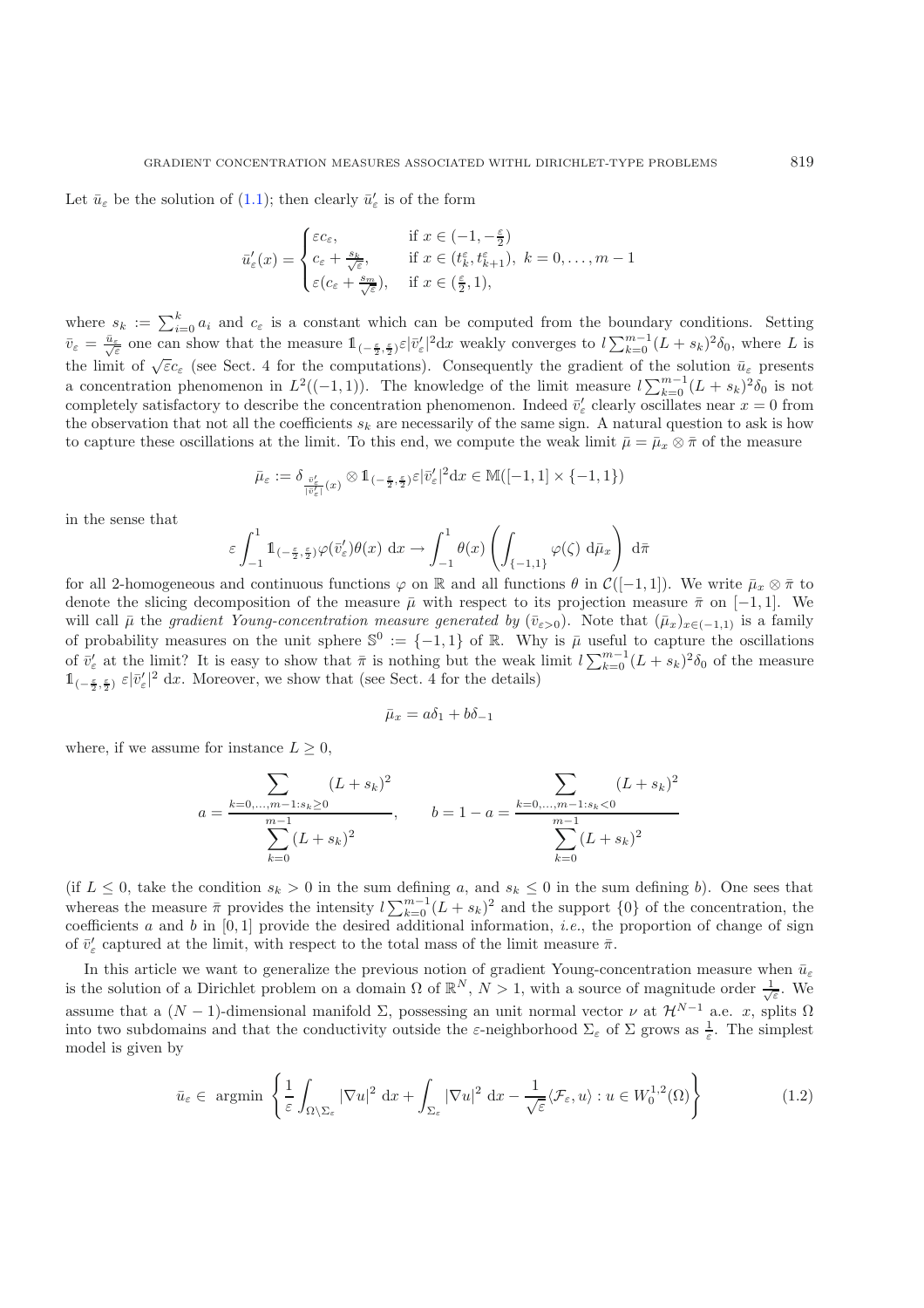where  $\mathcal{F}_{\varepsilon} \in H^{-1}(\Omega)$ ; setting  $v := \frac{u}{\sqrt{\varepsilon}}$ , [\(1.2\)](#page-1-0) is equivalent to

$$
\bar{v}_{\varepsilon} \in \operatorname{argmin} \left\{ \int_{\Omega \setminus \Sigma_{\varepsilon}} |\nabla v|^2 \, dx + \varepsilon \int_{\Sigma_{\varepsilon}} |\nabla v|^2 \, dx - \langle \mathcal{F}_{\varepsilon}, v \rangle : v \in W_0^{1,2}(\Omega) \right\}.
$$

By analogy with the one-dimensional case, the estimation

$$
\sup_{\varepsilon>0}\left(\int_{\Omega\setminus\Sigma_{\varepsilon}}|\nabla v_{\varepsilon}|^2\,\mathrm{d}x+\varepsilon\int_{\Sigma_{\varepsilon}}\left|\frac{\partial v_{\varepsilon}}{\partial\nu}\right|^2\,\mathrm{d}x\right)<+\infty
$$

implies that  $\frac{\partial \bar{v}_{\varepsilon}}{\partial \nu}$  presents a concentration phenomenon on  $S \subset\subset \Omega$ . To describe it, we will characterize the weak cluster points  $\bar{\mu}$  of the sequence  $\delta_{\frac{\partial \bar{v}_{\varepsilon}}{\partial \nu}/|\frac{\partial \bar{v}_{\varepsilon}}{\partial \nu}|}(x) \otimes \varepsilon 1\!\!1_{B_{\varepsilon}}|\frac{\partial \bar{v}_{\varepsilon}}{\partial \nu}|^2 dx$  in the set of non-negative bounded Borel measures  $\mathbb{M}^+(\bar{\Omega}\times\mathbb{S}^0)$  on  $\bar{\Omega}\times\mathbb{S}^0$ , where  $B_{\varepsilon}$  denotes the  $\varepsilon$ -neighborhood of S. We will call  $\bar{\mu}$  the gradient Youngconcentration measure generated by  $(\bar{v}_{\epsilon})_{\epsilon>0}$ . In contrast to the one-dimensional case, it is difficult to express the measure  $\bar{\mu}$  and we adopt the following strategy: under some additional hypotheses on  $\mathcal{F}_{\varepsilon}$ , one can prove that a subsequence of  $\bar{v}_{\varepsilon}$  strongly converges in  $L^2(\Omega)$  to some function  $\bar{v} \in W^{1,2}(\Omega \setminus \Sigma)$ ; our objective is to provide an intrinsic characterization of  $\bar{\mu}$  (*i.e.*, independent of the sequence) with respect to the Sobolev function  $\bar{v}$ , in the spirit of [\[3](#page-20-0)[,4\]](#page-20-1). Actually, we characterize the limits  $(v, \mu)$  generated by sequences  $(v_{\varepsilon})_{\varepsilon}$  satisfying the partial finite energy condition

<span id="page-2-0"></span>
$$
\sup_{\varepsilon>0}\left(\int_{\Omega\setminus\Sigma_{\varepsilon}}|\nabla v_{\varepsilon}|^2\,\mathrm{d} x+\varepsilon\int_{\Sigma_{\varepsilon}}\left|\frac{\partial v_{\varepsilon}}{\partial\nu}\right|^2\,\mathrm{d} x\right)<+\infty.
$$

We show that v and  $\mu = \mu_x \otimes \pi$  with  $\mu = (a(x)\delta_1 + b(x)\delta_{-1}) \otimes \bar{\pi}$ , are linked by the necessary and sufficient conditions:

$$
v \in W^{1,2}(\Omega \setminus \Sigma), \ v = 0 \text{ on } \partial\Omega; \n\text{spt}(\pi) \subset \overline{S}; \n\frac{d\pi}{d\mathcal{H}^{N-1}[S]}(x)(a(x)c + b(x)d) \ge \varphi([v](x))
$$
\n(1.3)

for  $\mathcal{H}^{N-1}|_{S}$  *a.e.* x and for all  $(c, d) \in \mathbb{R}^+ \times \mathbb{R}^+$  where

$$
\varphi(\xi) = \begin{cases} c\xi^2, & \text{if } \xi \ge 0 \\ d\xi^2, & \text{if } \xi \le 0. \end{cases}
$$

<span id="page-2-1"></span>In addition, in Example 3.2 we will exhibit a large class of non trivial pairs  $(v, \mu)$  satisfying  $(1.3)$  and generated by sequences  $(\bar{v}_{\varepsilon})_{\varepsilon>0}$  of solutions to Dirichlet problems with large sources concentrated on  $\Sigma_{\varepsilon}$ . Moreover the probability measure  $\mu_x$  can be completely expressed.

It is worth noticing that the internal energy functional of  $(1.2)$  or  $(1.4)$ ,  $(1.5)$  below, rewritten in terms of the rescaled function v, is the type of functionals considered in  $[5,6]$  $[5,6]$  $[5,6]$  in order to model adhesive bounded joints through the computation of a variational limit problem. In this paper, it is not our purpose to describe a variational limit of  $(1.2)$ ,  $(1.4)$  or  $(1.5)$ , even if this program would be interesting because of the additional difficulty due to the source. Among the physical motivations of [\(1.2\)](#page-1-0), or of more general Dirichlet problems of the form

$$
\begin{cases}\n-\text{div}\left(\sigma_{\varepsilon}(x)\partial f(\nabla u)\right) = \frac{1}{\sqrt{\varepsilon}}\mathcal{F}_{\varepsilon} \text{ on } \Omega\\ \nu = 0 & \text{ on } \partial\Omega,\n\end{cases}
$$
\n(1.4)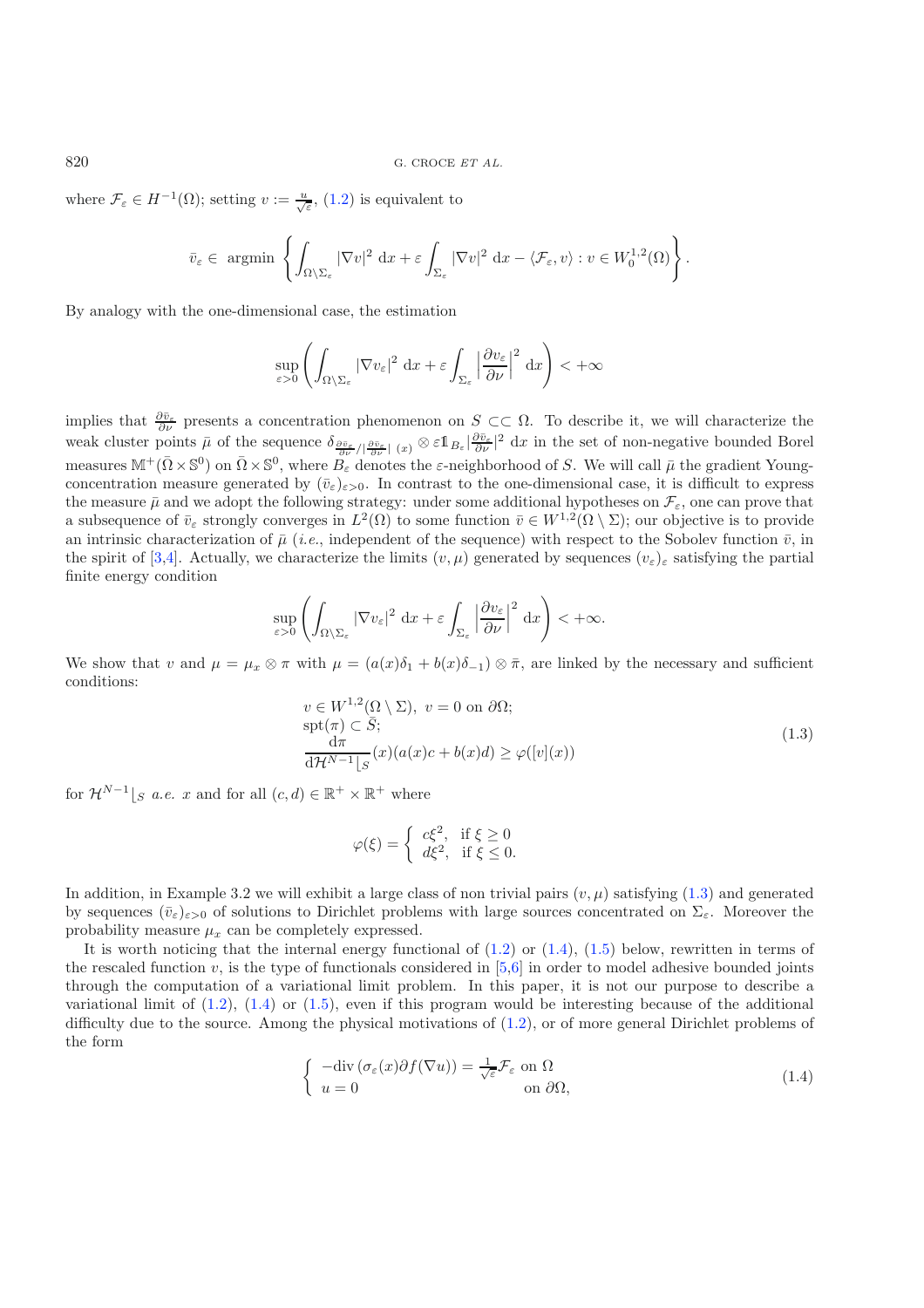<span id="page-3-1"></span>

FIGURE 1. The physical configuration.

<span id="page-3-0"></span>where  $\sigma_{\varepsilon} := \frac{1}{\varepsilon} 1\!\!1_{\Omega \setminus \Sigma_{\varepsilon}} + 1\!\!1_{\Sigma_{\varepsilon}}$  and  $f : \mathbb{R}^N \to \mathbb{R}$  is a positively 2-homogeneous convex function, one may mention various applications to:

- heat conduction or electrostatic problems subjected to large concentrated sources, with high conductivity outside the support of the sources;
- membrane problems with large concentrated exterior loading and high stiffness outside the support of the loading.

Note that we treat this study in a vectorial environment, that is, we consider the following problems defined over  $W_0^{1,2}(\Omega, \mathbb{R}^m)$ , with  $m \geq 1$  by

$$
\bar{u}_{\varepsilon} \in \text{argmin}\left\{ \frac{1}{\varepsilon^{p-1}} \int_{\Omega \setminus \Sigma_{\varepsilon}} f(\nabla u) \, \mathrm{d}x + \int_{\Sigma_{\varepsilon}} g(\nabla u) \, \mathrm{d}x - \frac{1}{\varepsilon^{1-1/p}} \langle \mathcal{F}_{\varepsilon}, u \rangle : u \in W_0^{1,p}(\Omega, \mathbb{R}^m) \right\}, \ p > 1 \qquad (1.5)
$$

where  $f,g : \mathbb{R}^{N \times m} \to \mathbb{R}$  are two positively p-homogeneous and quasiconvex functions, and  $\frac{1}{\varepsilon^{1-1/p}}\mathcal{F}_{\varepsilon}$  is the exterior loading. To shorten the proofs, we only consider the case  $p = 2$ .

## 2. Towards the definition of gradient Young-concentration measures

Let N, m be two positive integers. Throughout this paper  $\mathcal{L}^N$  and  $\mathcal{H}^{N-1}$  denote the N-dimensional Lebesgue measure and the  $(N-1)$ -dimensional Hausdorff measure on  $\Omega$ , respectively. We will sometimes write dx for the measure  $\mathcal{L}^N$  and |B| for the N-dimensional Lebesgue measure or the  $(N-1)$ -dimensional Hausdorff measure of any Borel subset B of  $\Omega$ , if there is no ambiguity. In the N-dimensional Euclidean space  $\mathbb{R}^N$  with respect to the orthonormal frame  $(O, e_1, \ldots, e_N)$ , we consider a  $(N-1)$ -hypersurface  $\Sigma$  which splits  $\Omega$  into two subdomains  $\Omega^+$  and  $\Omega^-$ , *i.e.*  $\Omega = \Omega^+ \cup \Sigma \cup \Omega^-$ . To avoid certain technical complications, we will additionally assume that  $\Sigma$ is included in the hyperplane  $vect(e_1,\ldots,e_{N-1})$  generated by  $\{e_1,\ldots,e_{N-1}\}\$  and orthogonal to the unit vector  $\nu = e_N$ , but we point out that we could treat the problem in the more general case where Σ is the graph of a Lipschitz function. Such a general geometry leads to technical complications in the proofs, but the overall strategy remains the same. For any point x in  $\Omega$ , we write  $\hat{x}$  for its projection on vect $(e_1,\ldots,e_{N-1})$ , so that  $x = (\hat{x}, x_N)$ . We set  $\Sigma_{\varepsilon} := \{x + t\nu : x \in \Sigma, -\frac{\varepsilon}{2} < t < \frac{\varepsilon}{2}\}$  and, for  $S \subset\subset \Sigma$ ,  $B_{\varepsilon} := \{x + t\nu : x \in S, -\frac{\varepsilon}{2} < t < \frac{\varepsilon}{2}\}$ (see Fig. [1\)](#page-3-1).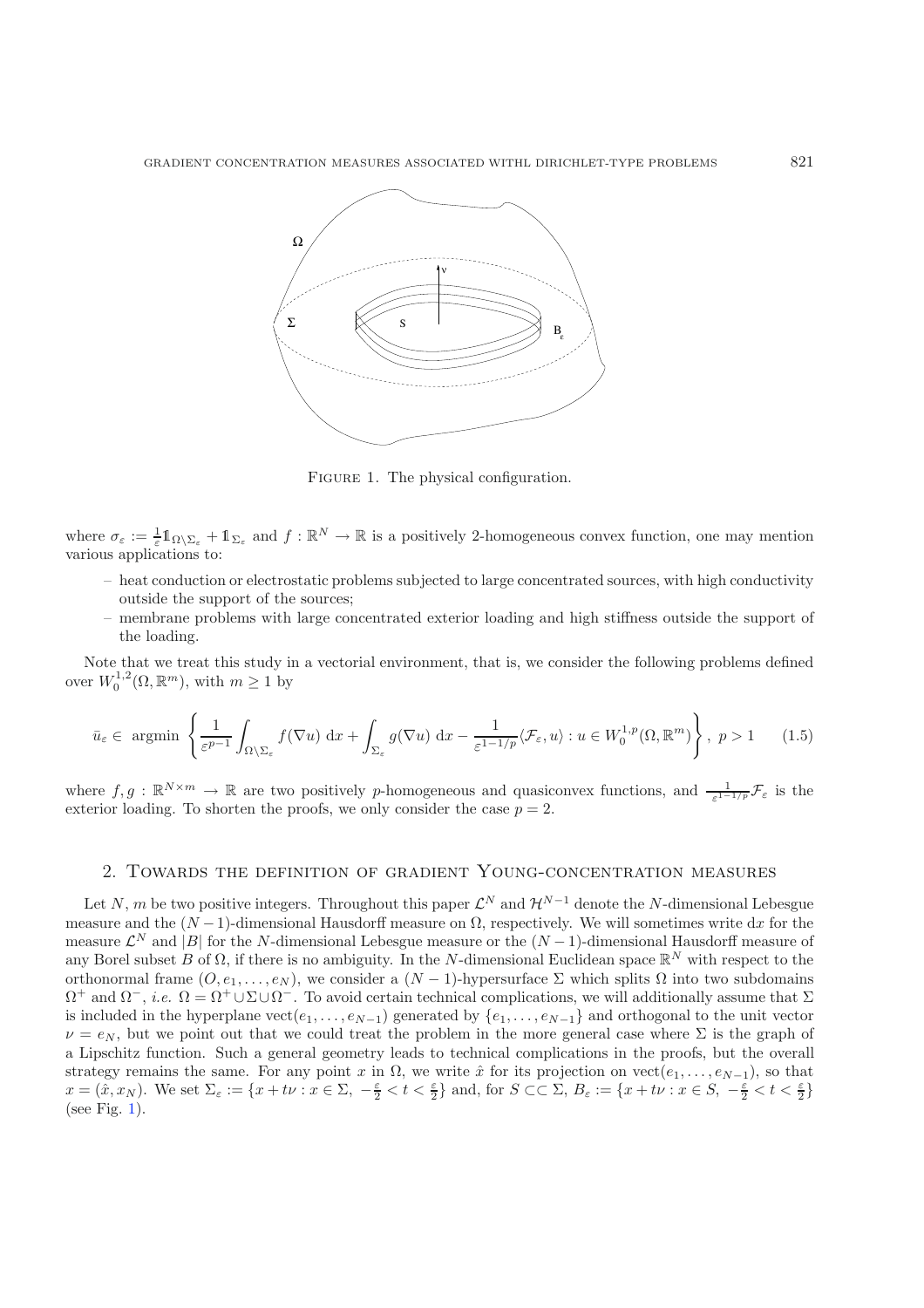#### 822 G. CROCE *ET AL.*

We assume that  $(\mathcal{F}_{\varepsilon})_{\varepsilon>0}$  is a bounded sequence in the topological dual of  $W_0^{1,1}(\Omega,\mathbb{R}^m)$ , and we define on  $W_0^{1,2}(\Omega,\mathbb{R}^m)$  the family of functionals

$$
F_{\varepsilon}(u) = \frac{1}{\varepsilon} \int_{\Omega \setminus \Sigma_{\varepsilon}} f(\nabla u) \, dx + \int_{\Sigma_{\varepsilon}} g(\nabla u) \, dx - \frac{1}{\sqrt{\varepsilon}} \langle \mathcal{F}_{\varepsilon}, u \rangle
$$

where  $f,g : \mathbb{R}^{N \times m} \to \mathbb{R}$  are two positively 2-homogeneous and quasiconvex functions satisfying the standard growth conditions: there exist two constants  $0 < \alpha \leq \beta$  such that

$$
\alpha|\zeta|^2 \le f(\zeta) \le \beta(1+|\zeta|^2) \quad \forall \zeta \in \mathbb{R}^{N \times m},\tag{2.1}
$$

same for g. We consider the functional  $G_{\varepsilon}$  defined in  $W_0^{1,2}(\Omega,\mathbb{R}^m)$  by

<span id="page-4-0"></span>
$$
G_{\varepsilon}(v) = F_{\varepsilon}(\sqrt{\varepsilon}v) = \int_{\Omega \setminus \Sigma_{\varepsilon}} f(\nabla v) \, dx + \varepsilon \int_{\Sigma_{\varepsilon}} g(\nabla v) \, dx - \langle \mathcal{F}_{\varepsilon}, v \rangle
$$

and the problem  $\bar{v}_{\varepsilon} \in \operatorname{argmin}_{v \in W_0^{1,2}(\Omega,\mathbb{R}^m)} G_{\varepsilon}$ . Note that, by using the direct methods of the Calculus of Variations, one can easily establish that  $\operatorname{argmin}_{v \in W_0^{1,2}(\Omega,\mathbb{R}^m)} G_{\varepsilon} \neq \emptyset$ . We could also treat the problem with various other boundary conditions. Throughout this paper C will denote various constants independent of  $\varepsilon$ and we do not relabel the subsequences considered.

<span id="page-4-2"></span>**Lemma 2.1.** Let  $(v_{\varepsilon})_{\varepsilon>0}$  be a sequence in  $W_0^{1,2}(\Omega, \mathbb{R}^m)$  satisfying  $\sup_{\varepsilon>0} G_{\varepsilon}(v_{\varepsilon}) < \infty$ . Then

$$
\sup_{\varepsilon>0} \left( \varepsilon \int_{\Sigma_{\varepsilon}} |\nabla v_{\varepsilon}|^2 dx + \int_{\Omega \setminus \Sigma_{\varepsilon}} |\nabla v_{\varepsilon}|^2 dx \right) < +\infty.
$$
 (2.2)

*Proof.* Estimate [\(2.2\)](#page-4-0) is a straightforward consequence of estimates (a), (b) and (c) below: there exists a non-negative constant  $C$  such that

(a) 
$$
\int_{\Sigma_{\varepsilon}} \varepsilon |\nabla v_{\varepsilon}|^2 dx \le C \left( 1 + \int_{\Omega} |\nabla v_{\varepsilon}| dx \right);
$$
  
\n(b)  $\int_{\Omega \setminus \Sigma_{\varepsilon}} |\nabla v_{\varepsilon}|^2 dx \le C \left( 1 + \int_{\Omega} |\nabla v_{\varepsilon}| dx \right);$   
\n(c)  $\sup_{\varepsilon > 0} \int_{\Omega} |\nabla v_{\varepsilon}| dx < +\infty.$ 

*Proof of* (a). Since  $\sup_{\varepsilon>0} G_{\varepsilon}(v_{\varepsilon}) < +\infty$ , using [\(2.1\)](#page-4-1), and Poincaré's inequality, we have

$$
\alpha \int_{\Sigma_{\varepsilon}} \varepsilon |\nabla v_{\varepsilon}|^2 dx \leq \int_{\Sigma_{\varepsilon}} \varepsilon g(\nabla v_{\varepsilon}) dx \leq C + ||\mathcal{F}_{\varepsilon}|| ||v_{\varepsilon}||_{W_0^{1,1}(\Omega,\mathbb{R}^m)}
$$
  

$$
\leq C \left(1 + \int_{\Omega} |\nabla v_{\varepsilon}| dx\right).
$$

*Proof of* (b). Since  $\alpha \int_{\Omega \setminus \Sigma_{\varepsilon}} |\nabla v_{\varepsilon}|^2 dx \leq \int_{\Omega \setminus \Sigma_{\varepsilon}} f(\nabla v_{\varepsilon}) dx$ , reproducing the proof of (a), one has

$$
\int_{\Omega\setminus\Sigma_{\varepsilon}}|\nabla v_{\varepsilon}|^2 dx \leq C\left(1+\int_{\Omega}|\nabla v_{\varepsilon}| dx\right).
$$

*Proof of* (c). Using the Cauchy-Schwartz inequality and (a), one can show that

$$
\int_{\Sigma_{\varepsilon}} |\nabla v_{\varepsilon}| \, dx \leq C \left( 1 + \int_{\Omega} |\nabla v_{\varepsilon}| \, dx \right)^{\frac{1}{2}}.
$$

<span id="page-4-1"></span>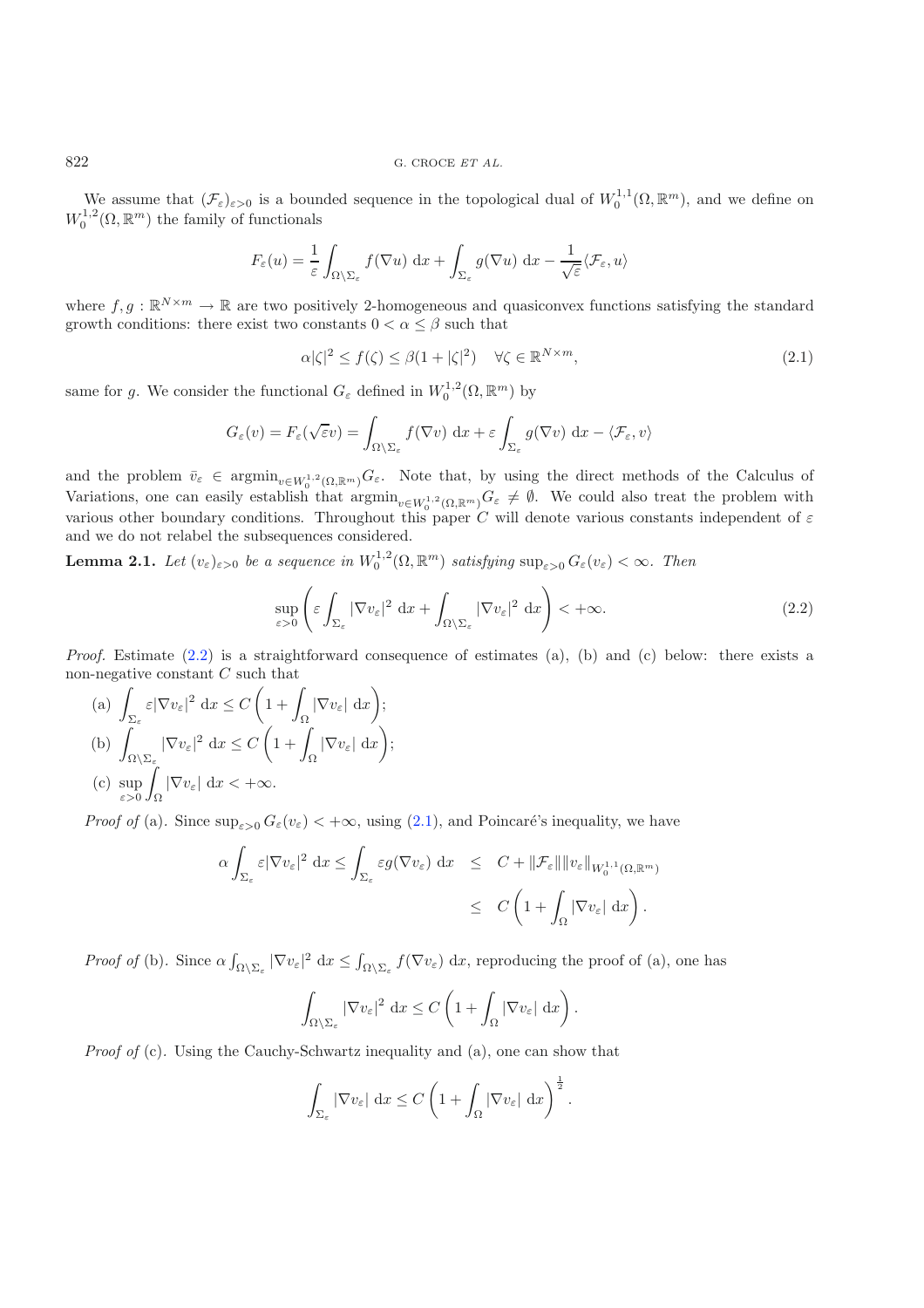Using the Cauchy-Schwartz inequality and (b), one can show that

$$
\int_{\Omega\setminus\Sigma_{\varepsilon}}|\nabla v_{\varepsilon}| dx \leq C\left(1+\int_{\Omega}|\nabla v_{\varepsilon}| dx\right)^{\frac{1}{2}}.
$$

From the previous estimates one has

$$
\int_{\Omega} |\nabla v_{\varepsilon}| \, \mathrm{d}x = \int_{\Sigma_{\varepsilon}} |\nabla v_{\varepsilon}| \, \mathrm{d}x + \int_{\Omega \setminus \Sigma_{\varepsilon}} |\nabla v_{\varepsilon}| \, \mathrm{d}x \leq C \left( 1 + \int_{\Omega} |\nabla v_{\varepsilon}| \, \mathrm{d}x \right)^{\frac{1}{2}},
$$

thus  $\sup_{\varepsilon>0}$  $\overline{\phantom{a}}$  $\int_{\Omega} |\nabla v_{\varepsilon}| \, \mathrm{d}x < +\infty.$ 

<span id="page-5-0"></span>Obviously  $\bar{v}_{\varepsilon} \in \operatorname{argmin}_{v \in W_0^{1,2}(\Omega,\mathbb{R}^m)} G_{\varepsilon}(v)$  satisfies  $\sup_{\varepsilon > 0} G_{\varepsilon}(\bar{v}_{\varepsilon}) < +\infty$ ; consequently, thanks to Lemma [2.1,](#page-4-2)  $\bar{v}_{\varepsilon}$  satisfies [\(2.2\)](#page-4-0), thus the weaker condition

$$
\sup_{\varepsilon>0}\left(\varepsilon\int_{\Sigma_{\varepsilon}}\left|\frac{\partial v_{\varepsilon}}{\partial\nu}\right|^2\,\mathrm{d}x+\int_{\Omega\setminus\Sigma_{\varepsilon}}|\nabla v_{\varepsilon}|^2\,\mathrm{d}x\right)<+\infty.
$$

We will consider this condition in the definition of gradient Young-concentration measures. Let us introduce the space

$$
W^{1,2}_{\partial\Omega}(\Omega\setminus\Sigma,\mathbb{R}^m):=\left\{v\in W^{1,2}(\Omega^+,\mathbb{R}^m)\cap W^{1,2}(\Omega^-,\mathbb{R}^m):v=0\text{ on }\partial\Omega\text{ in the sense of traces}\right\}.
$$

<span id="page-5-2"></span>Then we have:

**Lemma 2.2.** Let  $(v_{\varepsilon})_{\varepsilon>0}$  be a sequence in  $W_0^{1,2}(\Omega,\mathbb{R}^m)$  such that

$$
\sup_{\varepsilon>0} \left( \varepsilon \int_{\Sigma_{\varepsilon}} \left| \frac{\partial v_{\varepsilon}}{\partial \nu} \right|^2 dx + \int_{\Omega \setminus \Sigma_{\varepsilon}} |\nabla v_{\varepsilon}|^2 dx \right) < +\infty.
$$
 (2.3)

Then there exist a not relabeled subsequence and  $v \in W^{1,2}_{\partial \Omega}(\Omega \setminus \Sigma, \mathbb{R}^m)$  such that  $v_{\varepsilon} \to v$  in  $L^2(\Omega, \mathbb{R}^m)$ .

*Proof.* For every function  $w \in W_0^{1,2}(\Omega, \mathbb{R}^m)$  we define its  $\varepsilon$ -translate  $T_\varepsilon w$  by

$$
T_{\varepsilon}w(\hat{x},x_N) = \begin{cases} w(\hat{x},x_N + \varepsilon/2), & \text{if } x \in \Omega^+, \\ w(\hat{x},x_N - \varepsilon/2), & \text{if } x \in \Omega^-. \end{cases}
$$

<span id="page-5-1"></span>**First step.** We claim that there exist  $z \in W^{1,2}_{\partial\Omega}(\Omega \setminus \Sigma, \mathbb{R}^m)$  and a subsequence  $v_{\varepsilon}$  such that  $T_{\varepsilon}v_{\varepsilon} \to z$  in  $W^{1,2}_{\partial\Omega}(\Omega\backslash\Sigma,\mathbb{R}^m)$  and strongly in  $L^2(\Omega,\mathbb{R}^m)$ . Indeed because of the boundary condition, by extending all the considered functions by zero outside of  $\Omega$ , one may assume that  $\Omega^+$  and  $\Omega^-$  are cubes; clearly  $\nabla T_{\varepsilon}v_{\varepsilon} = T_{\varepsilon}\nabla v_{\varepsilon}$  so that  $\sup_{\varepsilon} \int_{\Omega \setminus \Sigma} |\nabla T_{\varepsilon} v_{\varepsilon}|^2 dx = \sup_{\varepsilon} \int_{\Omega \setminus \Sigma_{\varepsilon}} |\nabla v_{\varepsilon}|^2 dx < +\infty$ . Poincaré's inequality then yields  $||T_{\varepsilon} v_{\varepsilon}||_{W_{\partial\Omega}^{1,2}(\Omega \setminus \Sigma, \mathbb{R}^m)} \leq C$ and the claim follows immediately. We denote by  $z^+$  and  $z^-$  the traces of z considered as a Sobolev function on  $\Omega^+$  and  $\Omega^-$  respectively.

**Second step.** We claim that there exists  $v \in L^2(\Omega, \mathbb{R}^m)$  such that we can extract from the previous subsequence  $(v_{\varepsilon})_{\varepsilon>0}$  a subsequence which weakly converges to v in  $L^2(\Omega,\mathbb{R}^m)$ . Indeed

$$
\int_{\Omega} v_{\varepsilon}^{2} dx = \int_{\Omega \setminus \Sigma_{\varepsilon}} v_{\varepsilon}^{2} dx + \int_{\Sigma_{\varepsilon}} v_{\varepsilon}^{2} dx = \int_{\Omega^{+} \cup \Omega^{-}} |T_{\varepsilon} v_{\varepsilon}|^{2} dx + \int_{\Sigma_{\varepsilon}} v_{\varepsilon}^{2} dx.
$$
\n(2.4)

 $\Box$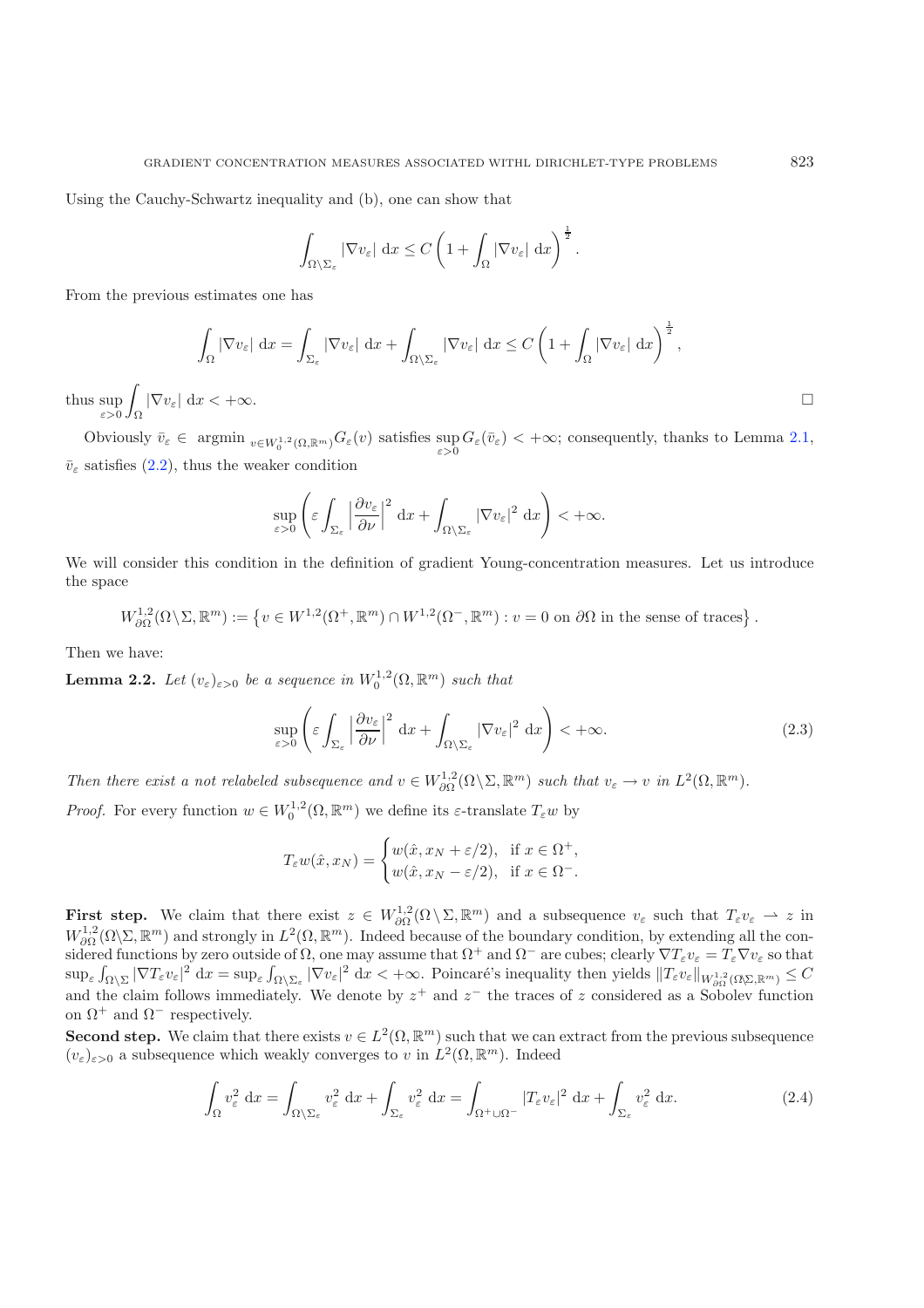We are going to show that  $\int_{\Sigma_{\varepsilon}} v_{\varepsilon}^2 dx \to 0$  as  $\varepsilon \to 0$ . An integration with respect to  $x_N$  gives

$$
v_{\varepsilon}(\hat{x},x_N) = v_{\varepsilon}(\hat{x},\varepsilon/2) + \int_{\varepsilon/2}^{x_N} \frac{\partial v_{\varepsilon}}{\partial \nu}(\hat{x},s) \mathrm{d}s.
$$

It is not difficult to show, setting  $\Sigma_{\varepsilon}^{+} = \Sigma_{\varepsilon} \cap \Omega^{+}$ , that this implies

$$
\int_{\Sigma_{\varepsilon}^+} |v_{\varepsilon}|^2 \leq C\varepsilon \left( \int_{S+\varepsilon/2\nu} |v_{\varepsilon}|^2 \mathrm{d}\hat{x} + \varepsilon \int_{\Sigma_{\varepsilon}^+} \left| \frac{\partial v_{\varepsilon}}{\partial \nu} \right|^2 \mathrm{d}s \right).
$$

The same calculation on  $\Sigma_{\varepsilon}^- = \Sigma_{\varepsilon} \cap \Omega^-$  gives

<span id="page-6-0"></span>
$$
\int_{\Sigma_{\varepsilon}^-} |v_{\varepsilon}|^2 \leq C\varepsilon \left( \int_{S-\varepsilon/2\nu} |v_{\varepsilon}|^2 \mathrm{d}\hat{x} + \varepsilon \int_{\Sigma_{\varepsilon}^-} \left| \frac{\partial v_{\varepsilon}}{\partial \nu} \right|^2 \mathrm{d}s \right).
$$

Summing up, we obtain

<span id="page-6-1"></span>
$$
\int_{\Sigma_{\varepsilon}} |v_{\varepsilon}|^2 dx \leq C\varepsilon \left( \int_{S+\varepsilon/2\nu} |v_{\varepsilon}|^2 d\hat{x} + \int_{S-\varepsilon/2\nu} |v_{\varepsilon}|^2 d\hat{x} + \varepsilon \int_{\Sigma_{\varepsilon}} \left| \frac{\partial v_{\varepsilon}}{\partial \nu} \right|^2 dx \right).
$$

By using [\(2.3\)](#page-5-0) and the fact that

$$
\lim_{\varepsilon \to 0} \left( \int_{S + \varepsilon/2\nu} |v_{\varepsilon}|^2 \, \mathrm{d}\hat{x} + \int_{S - \varepsilon/2\nu} |v_{\varepsilon}|^2 \, \mathrm{d}\hat{x} \right) = \int_S |z^+|^2 \, \mathrm{d}\hat{x} + \int_S |z^-|^2 \, \mathrm{d}\hat{x},
$$

we have

$$
\lim_{\varepsilon \to 0} \int_{\Sigma_{\varepsilon}} |v_{\varepsilon}|^2 dx = 0. \tag{2.5}
$$

Estimate [\(2.5\)](#page-6-0) and the fact that  $T_{\varepsilon}v_{\varepsilon}$  converges to z in  $L^2(\Omega,\mathbb{R}^m)$  imply

$$
\lim_{\varepsilon \to 0} \int_{\Omega} |v_{\varepsilon}|^2 dx = \int_{\Omega} |z|^2 dx \tag{2.6}
$$

from [\(2.4\)](#page-5-1). In particular we deduce that  $v_{\varepsilon}$  is bounded in  $L^2(\Omega,\mathbb{R})$  and the conclusion follows immediately. **Last step.** To conclude, we establish that  $v = z$ . Indeed, for every  $\varphi \in C_c^{\infty}(\Omega, \mathbb{R}^m)$  we have

$$
\int_{\Omega} v \cdot \varphi \, dx = \lim_{\varepsilon \to 0} \int_{\Omega} v_{\varepsilon} \cdot \varphi \, dx = \lim_{\varepsilon \to 0} \int_{\Omega} T_{\varepsilon} v_{\varepsilon} \cdot T_{\varepsilon} \varphi \, dx = \int_{\Omega} z \cdot \varphi \, dx.
$$

This completes the proof because  $v_{\varepsilon} \to v$  in  $L^2(\Omega, \mathbb{R}^m)$  and, from  $(2.6)$ ,  $||v_{\varepsilon}||_{L^2(\Omega, \mathbb{R})} \to ||v||_{L^2(\Omega, \mathbb{R})}$ .  $\Box$ 

We denote by  $\mathbb{S}^{m-1}$  the unit sphere of  $\mathbb{R}^m$  and by  $\mathbb{M}^+(\bar{\Omega} \times \mathbb{S}^{m-1})$  the set of non negative bounded Borel measures on  $\overline{\Omega} \times \mathbb{S}^{m-1}$ . For every measure  $\mu$  in  $\mathbb{M}^+(\overline{\Omega} \times \mathbb{S}^{m-1})$ ,  $\mu = \mu_x \otimes \pi$  denotes its slicing decomposition. We recall that  $\mu_x$  is a probability measure on  $\mathbb{S}^{m-1}$  and  $\pi$  is the projection measure of  $\mu$  on  $\overline{\Omega}$ .

Recall that the 2-homogeneous extension  $\tilde{\varphi} : \mathbb{R}^m \to \mathbb{R}$  of a continuous function  $\varphi$  on  $\mathbb{S}^{m-1}$  is defined for all  $\zeta \in \mathbb{R}^m$  by

$$
\tilde{\varphi}(\zeta) = \begin{cases} |\zeta|^2 \varphi(\frac{\zeta}{|\zeta|}), & \text{if } \zeta \neq 0, \\ 0, & \text{otherwise.} \end{cases}
$$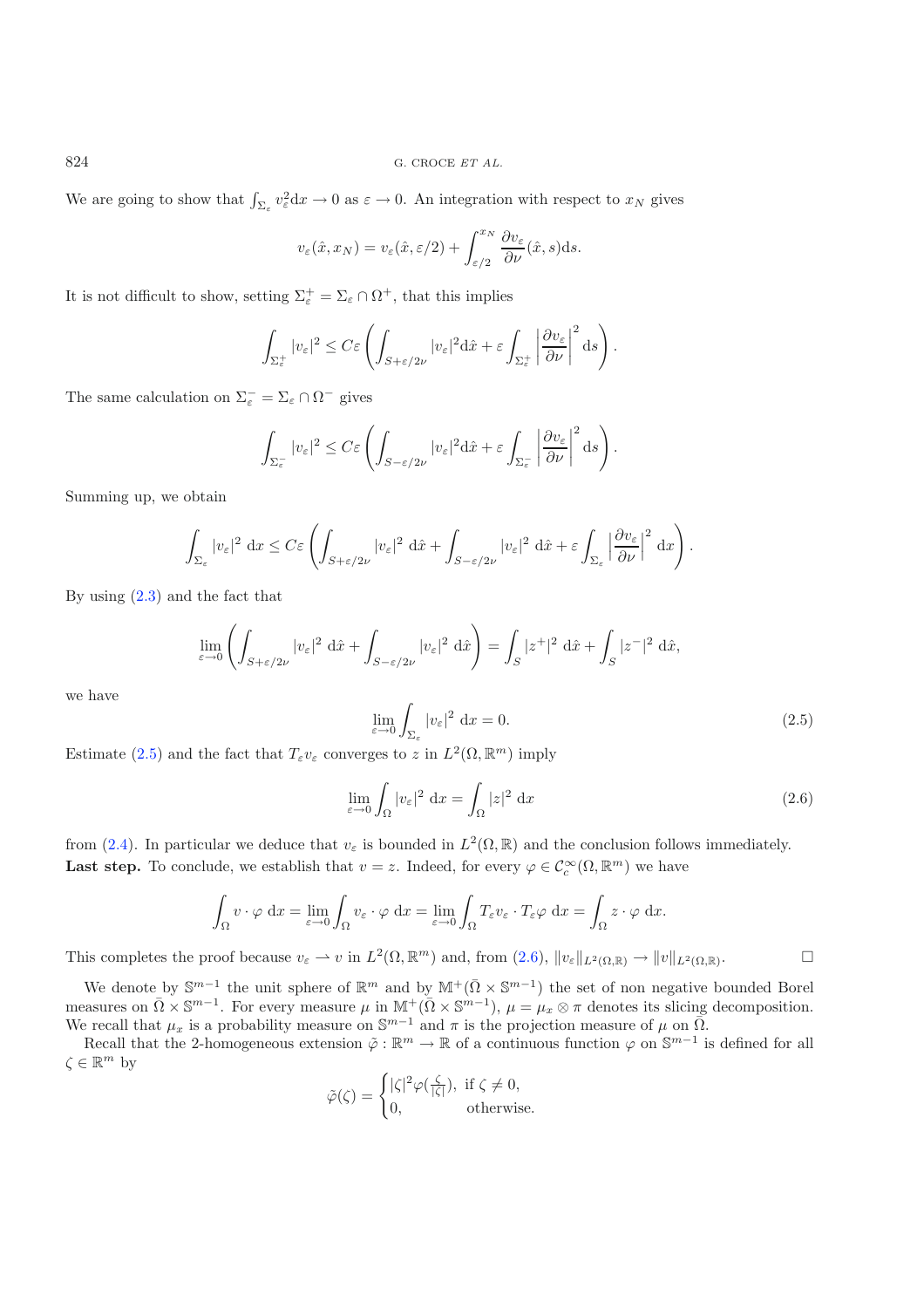<span id="page-7-0"></span>It is well known (see [\[3\]](#page-20-0), p. 741) that the 2-homogeneous extension of a Lipschitz function  $\varphi$  in  $\mathbb{S}^{m-1}$  fulfills the following locally Lipschitz property: there exists  $c = c(\varphi)$  such that

$$
\forall \zeta, \ \zeta' \in \mathbb{R}^m, \ |\tilde{\varphi}(\zeta) - \tilde{\varphi}(\zeta')| \le c|\zeta - \zeta'| \ (|\zeta| + |\zeta'|).
$$
\n(2.7)

To shorten notation we will not distinguish  $\varphi$  from its 2-homogeneous extension  $\tilde{\varphi}$ .

**Definition 2.3.** We say that a pair  $(v, \mu)$  belongs to the set  $\mathcal{E} \subset L^2(\Omega, \mathbb{R}^m) \times \mathbb{M}^+(\overline{\Omega} \times \mathbb{S}^{m-1})$  of *elementary gradient Young-concentration measures* if and only if  $v \in W_0^{1,2}(\Omega, \mathbb{R}^m)$  and  $\mu = \delta_{\frac{\partial v}{\partial \nu}/|\frac{\partial v}{\partial \nu}|}(x) \otimes |\frac{\partial v}{\partial \nu}|^2 dx$ .

We introduce the convergence of a sequence  $((v_{\varepsilon}, \mu_{\varepsilon}))_{\varepsilon > 0}$  of  $\mathcal E$  to a pair  $(v, \mu)$  of  $L^2(\Omega, \mathbb R^m) \times \mathbb M^+(\overline{\Omega} \times \mathbb S^{m-1})$ *in the sense of concentration measures* as follows:

$$
(v_{\varepsilon}, \mu_{\varepsilon}) \rightharpoonup (v, \mu) \iff \begin{cases} v_{\varepsilon} \to v \text{ strongly in } L^2(\Omega, \mathbb{R}^m) \\ \varepsilon 1_{B_{\varepsilon}} \mu_{\varepsilon} \stackrel{*}{\rightharpoonup} \mu \text{ in } \mathbb{M}^+(\overline{\Omega} \times \mathbb{S}^{m-1}). \end{cases}
$$

**Definition 2.4.** Let B be the set of pairs  $(v, \mu)$  of E such that [\(2.3\)](#page-5-0) holds. The set  $\mathcal{VC}$  of gradient Youngconcentration measures is the sequential closure of  $\beta$  for the convergence in the sense of concentration measures defined above, *i.e.*

$$
(v,\mu) \in \mathcal{VC} \iff \exists \ v_{\varepsilon} \in W_0^{1,2}(\Omega, \mathbb{R}^m) \text{ s.t. } \begin{cases} \ v_{\varepsilon} \to v \text{ strongly in } L^2(\Omega, \mathbb{R}^m), \\ \sup_{\varepsilon > 0} \left( \varepsilon \int_{\Sigma_{\varepsilon}} \left| \frac{\partial v_{\varepsilon}}{\partial \nu} \right|^2 dx + \int_{\Omega \setminus \Sigma_{\varepsilon}} |\nabla v_{\varepsilon}|^2 dx \right) < +\infty, \\ \delta_{\frac{\partial v_{\varepsilon}}{\partial \nu} / \left| \frac{\partial v_{\varepsilon}}{\partial \nu} \right|} \left( x \right) \otimes \varepsilon \mathbb{1}_{B_{\varepsilon}} \left| \frac{\partial v_{\varepsilon}}{\partial \nu} \right|^2 dx \xrightarrow{\ast} \mu \end{cases} \tag{2.8}
$$

when  $\varepsilon \to 0$ . We say that the sequence  $(v_{\varepsilon})_{\varepsilon>0}$  generates the gradient Young-concentration measure  $(v,\mu)$ or, in short, that the sequence  $(v_{\varepsilon})_{\varepsilon>0}$  generates the Young-concentration measure  $\mu$ . Recall that the weak convergence  $\stackrel{*}{\rightharpoonup}$  above is defined by

$$
\int_{B_{\varepsilon}} \varepsilon \theta(x) \varphi\left(\frac{\partial v_{\varepsilon}}{\partial \nu}\right) dx \to \int_{\bar{\Omega}} \int_{\mathbb{S}^{m-1}} \theta(x) \varphi(\zeta) d\mu
$$

for all  $\theta \in \mathcal{C}(\overline{\Omega})$  and all  $\varphi \in \mathcal{C}(\mathbb{S}^{m-1})$ . The set  $\mathcal{YC}_{abs}$  is the subset of the elements  $(v, \mu)$  of  $\mathcal{YC}$  such that the projection measure  $\pi$  of  $\mu$  on  $\overline{\Omega}$  is absolutely continuous with respect to the measure  $\mathcal{H}^{\overline{N}-1}|S$ .

**Remark 2.5.** Let  $(v_{\varepsilon})_{\varepsilon>0}$  be a sequence of  $W_0^{1,2}(\Omega,\mathbb{R}^m)$  which satisfies  $(2.3)$ . Clearly  $\delta_{\frac{\partial v_{\varepsilon}}{\partial \nu}}/\left|\frac{\partial v_{\varepsilon}}{\partial \nu}\right| (x)^{\otimes \varepsilon} \mathbb{1}_{B_{\varepsilon}} |\frac{\partial v_{\varepsilon}}{\partial \nu}|^2 dx$ is bounded in  $\mathbb{M}^+(\bar{\Omega}\times\mathbb{S}^{m-1})$ . On the other hand, from Lemma [2.2,](#page-5-2) one can extract a subsequence of  $(v_{\varepsilon})_{\varepsilon>0}$ which converges in  $L^2(\Omega, \mathbb{R}^m)$  to some  $v \in W^{1,2}_{\partial\Omega}(\Omega \setminus \Sigma, \mathbb{R}^m)$ . Then one can extract a subsequence such that  $(v_{\varepsilon})_{\varepsilon>0}$  generates some  $(v,\mu) \in \mathcal{Y}\mathcal{C}$ , that is  $(v_{\varepsilon}, \delta_{\frac{\partial v_{\varepsilon}}{\partial \nu}} \big|_{\frac{\partial v_{\varepsilon}}{\partial \nu}} \big|_{(x)} \otimes \varepsilon 1_{B_{\varepsilon}} \big|_{\frac{\partial v_{\varepsilon}}{\partial \nu}} \big|^{2} dx$   $\to (v,\mu) \in \mathcal{Y}\mathcal{C}$ . Note that, according to Lemma [2.1,](#page-4-2) the sequence  $(\bar{v}_{\varepsilon})_{\varepsilon>0}$  of solutions of Dirichlet problems  $\bar{v}_{\varepsilon} \in \operatorname{argmin}_{v \in W_0^{1,2}(\Omega,\mathbb{R}^m)} G_{\varepsilon}$ satisfies [\(2.3\)](#page-5-0), then generates a gradient Young-concentration measure  $(v, \mu)$ .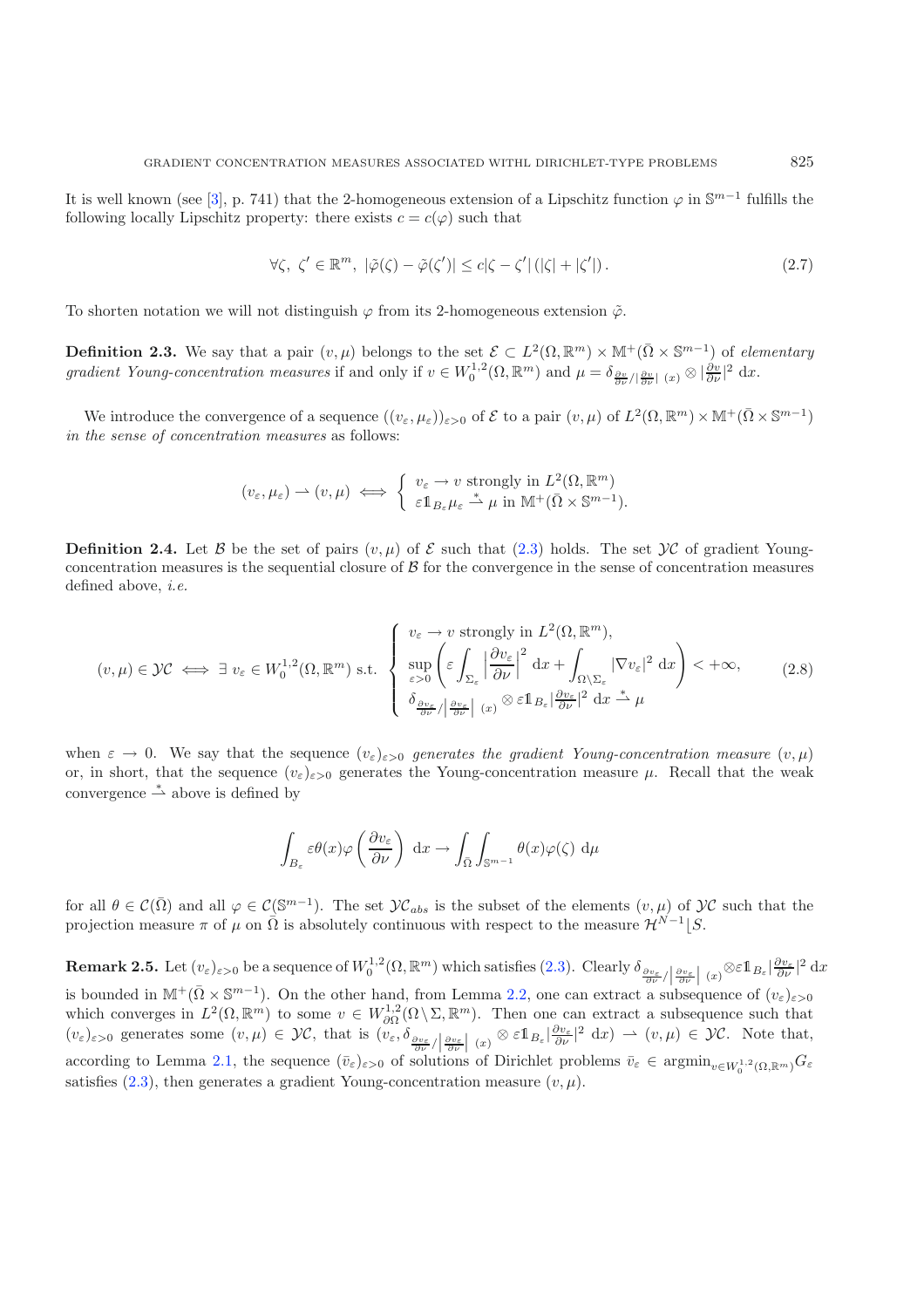#### 3. Characterization of the set of gradient Young-concentration measures

This section is devoted to the proof of the following characterization of  $\mathcal{Y}$ C:

<span id="page-8-0"></span>**Theorem 3.1** (characterization). *A pair*  $(v, \mu = \mu_x \otimes \pi)$  *belongs to*  $\mathcal{YC}$  *if and only if*  $v \in W^{1,2}_{\partial\Omega}(\Omega \setminus \Sigma, \mathbb{R}^m)$ ,  $\pi$  *is concentrated on*  $\overline{S}$  *and, for every*  $\varphi \in C(\mathbb{S}^{m-1})$  *such that*  $\varphi^{**} > -\infty$ *,* 

$$
\frac{d\pi}{d\mathcal{H}^{N-1}[S}(x)\int_{\mathbb{S}^{m-1}}\varphi(\zeta)\ d\mu_x \geq \varphi^{**}([v](x)) \quad \text{for } \mathcal{H}^{N-1}\ a.e.\ x \in S
$$
\n
$$
\int_{\mathbb{S}^{m-1}}\varphi(\zeta)\ d\mu_x \geq 0 \quad \text{for } \pi_s\ a.e.\ x \in \bar{S}
$$
\n(3.1)

where  $\pi = \frac{d\pi}{d\mathcal{H}^{N-1}[S]} \mathcal{H}^{N-1}[S+\pi_s]$  *is the Radon-Nikodym decomposition of*  $\pi$  *with respect to the measure*  $\mathcal{H}^{N-1}[S]$ .

By analogy with the gradient Young measures (see [\[4\]](#page-20-1)), the Sobolev function v will be refered to as *the underlying deformation* of the measure  $\mu$ . Note that for each  $v \in W^{1,2}_{\partial\Omega}(\Omega \setminus \Sigma, \mathbb{R}^m)$ , the pair  $(v, \delta_{\frac{[v]}{[[v]]}(x)} \otimes$  $|[v](x)|^2\mathcal{H}^{N-1}[S]$  belongs to  $\mathcal{YC}$  (more precisely to  $\mathcal{YC}_{\text{abs}}$ ) and v is its underlying deformation. We call these pairs *elementary limit gradient Young-concentration measures*.

Gradient Young-concentration measures which are not elementary limit gradient Young-concentration measures and which are generated by a sequence of solutions of Dirichlet problems of the type [\(1.4\)](#page-2-1) exist in abundance, as seen in the next example.

<span id="page-8-3"></span>**Example 3.2.** Fix an arbitrary open interval I in R, a function  $\phi: I \to \mathbb{R}^m$  in  $W_0^{1,2}(I, \mathbb{R}^m)$  and  $v \in W_{\partial\Omega}^{1,2}(\Omega)$  $(\Sigma, \mathbb{R}^m)$ . For  $\mathcal{H}^{N-1}$  almost every  $x \in \Sigma$ , define now the probability measure  $\mu_x$  on  $\mathbb{S}^{m-1}$  by  $\mu_x = \tilde{\mu}_x/||\tilde{\mu}_x||$ , where for all  $\varphi \in \mathcal{C}(\mathbb{S}^{m-1})$ 

$$
\langle \tilde{\mu}_x, \varphi \rangle := \int_I \varphi([v](x) + \frac{d\phi}{dy}(y)) dy.
$$

Consider the measure  $\mu = \mu_x \otimes \|\tilde{\mu}_x\| \mathcal{H}^{N-1} \llbracket S$ . According to Jensen's inequality, clearly the pair  $(v, \mu)$  fulfills all the conditions of Theorem [3.1,](#page-8-0) but it is a non elementary limit concentration measure when  $\phi \neq 0$  (the elementary limit concentration measures correspond to the case when  $\phi \equiv 0$ ). In the scalar case  $m = 1$  where  $\mathbb{S}^{m-1} = \{-1,1\}$  and  $\mu_x = a(x)\delta_1 + b(x)\delta_{-1}$ , we can express a and b completely thanks to Theorem [3.1.](#page-8-0) Indeed  $\varphi \in \mathcal{C}(\mathbb{S}^{m-1})$  fulfills the condition  $\varphi^{**} > -\infty$ , if and only if its extension is of the form

$$
\varphi(\zeta) = \begin{cases} c\zeta^2, & \text{if } \zeta \ge 0 \\ d\zeta^2, & \text{if } \zeta \le 0 \end{cases}
$$

<span id="page-8-2"></span>where c and d are two non-negative real numbers (note that in this case  $\varphi^{**} = \varphi$ ). With these considerations taking successively  $c > 0$ ,  $d = 0$  and  $c = 0$ ,  $d > 0$ , we easily deduce

$$
a(x) = \frac{\int_{[[v](x) > -\frac{d\phi}{dy}]} |[v](x) + \frac{d\phi}{dy}(y)|^2 dy}{\int_I |[v](x) + \frac{d\phi}{dy}(y)|^2 dy}, \quad b(x) = \frac{\int_{[[v](x) < -\frac{d\phi}{dy}]} |[v](x) + \frac{d\phi}{dy}(y)|^2 dy}{\int_I |[v](x) + \frac{d\phi}{dy}(y)|^2 dy}.
$$

Let us now exhibit a sequence  $(v_{\varepsilon})_{\varepsilon>0}$  generating  $(v,\mu)$ . To this end we define  $R_{\varepsilon}: W^{1,2}(\Omega \setminus \Sigma, \mathbb{R}^m) \to$  $W^{1,2}(\Omega,\mathbb{R}^m)$  by

$$
R_{\varepsilon}v(\hat{x},x_N) = \begin{cases} \frac{x_N}{\varepsilon} \left[ v(\hat{x}, \varepsilon/2) - v(\hat{x}, -\varepsilon/2) \right] + \frac{1}{2} \left[ v(\hat{x}, \varepsilon/2) + v(\hat{x}, -\varepsilon/2) \right] & \text{if } x \in \Sigma_{\varepsilon} \\ v & \text{if } x \in \Omega \setminus \Sigma_{\varepsilon}, \end{cases}
$$
(3.2)

where  $v_{\varepsilon}(\hat{x}, \varepsilon/2)$  and  $v_{\varepsilon}(\hat{x}, -\varepsilon/2)$  should be taken within the meaning of traces on  $\Sigma + \frac{\varepsilon}{2}e_N$  and  $\Sigma - \frac{\varepsilon}{2}e_N$ respectively. Take  $I = \left(-\frac{1}{2}, \frac{1}{2}\right)$  and set  $v_{\varepsilon}(x) := R_{\varepsilon}v(x) + \phi(\frac{x_N}{\varepsilon}), B = S \times I$ . For all  $\theta \in \mathcal{C}(\overline{\Omega})$  and all  $\varphi \in \mathcal{C}(\mathbb{S}^{m-1})$ 

<span id="page-8-1"></span>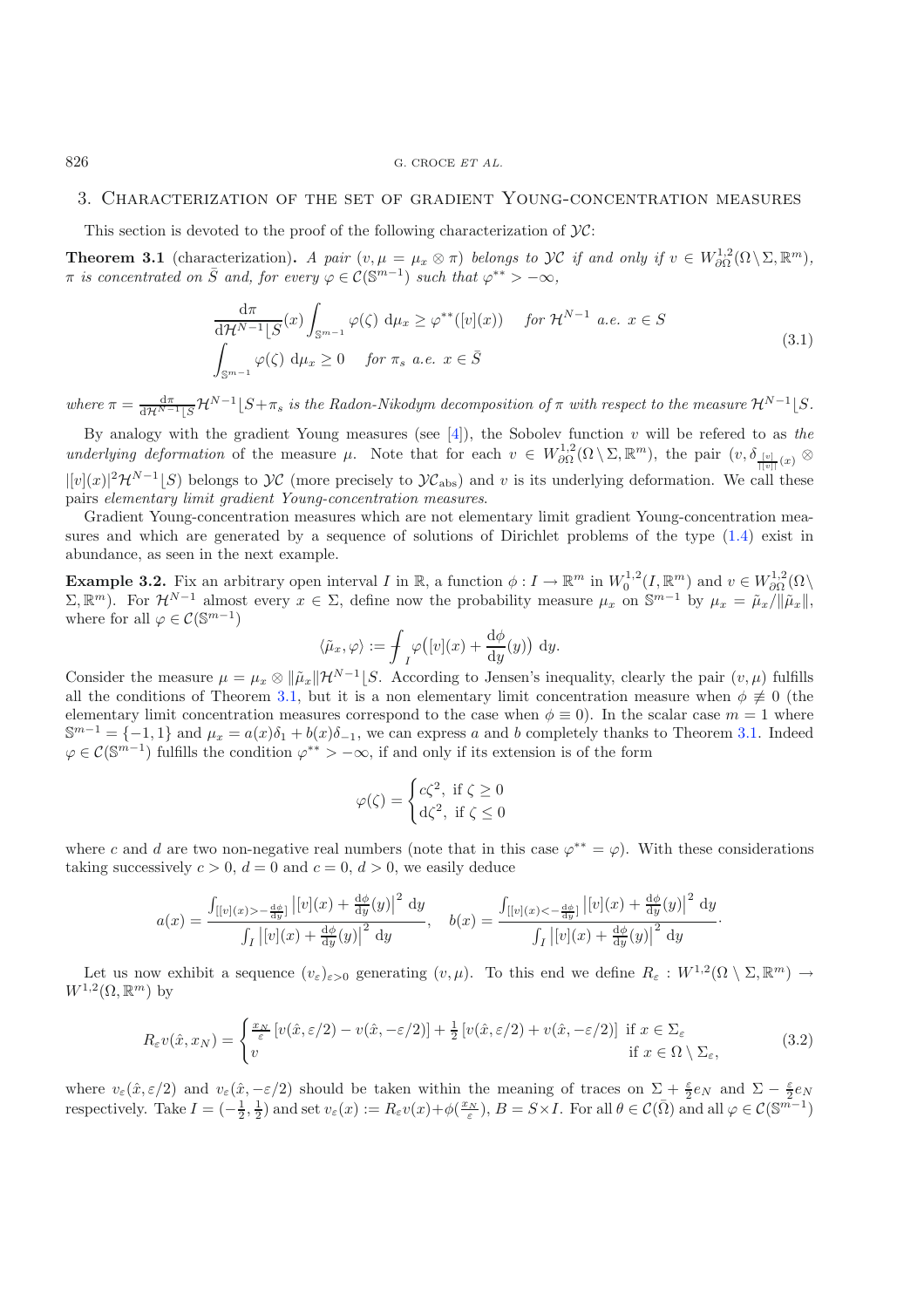we have

$$
\varepsilon \int_{B_{\varepsilon}} \theta(x) \varphi\left(\frac{\partial v_{\varepsilon}}{\partial \nu}\right) dx = \varepsilon \int_{B_{\varepsilon}} \theta(x) \varphi\left(\frac{1}{\varepsilon} \left(v(\hat{x}, \varepsilon/2) - v(\hat{x}, -\varepsilon/2) + \frac{d\phi}{d\nu} \left(\frac{x_N}{\varepsilon}\right)\right)\right) dx
$$
  
\n
$$
= \frac{1}{\varepsilon} \int_{B_{\varepsilon}} \theta(x) \varphi\left(v(\hat{x}, \varepsilon/2) - v(\hat{x}, -\varepsilon/2) + \frac{d\phi}{d\nu} \left(\frac{x_N}{\varepsilon}\right)\right) dx
$$
  
\n
$$
= \int_{B} \theta(\hat{x}, \varepsilon x_N) \varphi\left(v(\hat{x}, \varepsilon/2) - v(\hat{x}, -\varepsilon/2) + \frac{d\phi}{d\nu}(x_N)\right) dx
$$

which tends to

$$
\int_{S} \theta(\hat{x}, 0) \left( \int_{I} \varphi \left( [v](\hat{x}) + \frac{d\phi}{dy}(y) \right) dy \right) d\hat{x} = \langle \tilde{\mu}_x \otimes \mathcal{H}^{N-1} | S, \theta \otimes \varphi \rangle.
$$

Since moreover clearly  $v_{\varepsilon} \to v$  in  $L^2(\Omega, \mathbb{R}^m)$ , the sequence  $(v_{\varepsilon})_{\varepsilon > 0}$  generates  $(v, \mu)$ .

We claim that  $u_{\varepsilon} = \sqrt{\varepsilon}v_{\varepsilon}$ , where  $v_{\varepsilon}$  is the function constructed above, is the solution to a Dirichlet problem with large source. In order to shorten the calculation we prove the claim in the scalar case  $(m = 1)$  and we begin by the one dimensional case  $(N = 1)$ .

Take  $\phi \in C_0^2(I), v \in C^2((-1,0) \cup (0,1))$  with  $v(-1) = v(1) = 0$  and denote by  $[v]_{\varepsilon}$  the approximate jump  $v(\varepsilon/2) - v(-\varepsilon/2)$ . Then by an elementary computation, it is readily seen that  $u_{\varepsilon}$  is solution to

$$
\begin{cases} (\sigma_{\varepsilon} u_{\varepsilon}')' = \frac{1}{\sqrt{\varepsilon}} \mathcal{F}_{\varepsilon} \text{ in } (-1, 1) \\ u_{\varepsilon}(-1) = u_{\varepsilon}(1) = 0, \end{cases}
$$

where  $\mathcal{F}_{\varepsilon}$  is the measure

$$
v''\lfloor(-1,-\frac{\varepsilon}{2})\cup\left(\frac{\varepsilon}{2},1\right)+\frac{1}{\varepsilon}\phi''\left(\frac{t}{\varepsilon}\right)\lfloor\left(-\frac{\varepsilon}{2},\frac{\varepsilon}{2}\right)+\left([v]_{\varepsilon}-v'\left(-\frac{\varepsilon}{2}\right)\right)\delta_{-\frac{\varepsilon}{2}}+\left(v'\left(-\frac{\varepsilon}{2}\right)-[v]_{\varepsilon}\right)\delta_{\frac{\varepsilon}{2}}.
$$

Note that, choosing v such that  $v'' = 0$ , *i.e.* v of the form  $v(t) = a^-(t+1)$  on  $(-1,0)$  and  $v(t) = a^+(t-1)$ on  $(0, 1)$ , the measure  $\mathcal{F}_{\varepsilon}$  is concentrated on  $(-\frac{\varepsilon}{2}, \frac{\varepsilon}{2})$ .

We treat now the case  $N = 2$  (the calculation in the general case is similar). We set  $\Omega = (-1,1)^2$  and  $\Sigma = (-1, 1) \times \{0\}$ . Take  $\phi \in C_0^2(I)$  and  $v \in C^2(\Omega \setminus \Sigma)$  satisfying  $v = 0$  on  $\partial\Omega$ . One can easily show that  $u_{\varepsilon}$  is the solution of the Dirichlet problem

$$
\begin{cases} \operatorname{div}(\sigma_{\varepsilon} \nabla u_{\varepsilon}) = \frac{1}{\sqrt{\varepsilon}} \mathcal{F}_{\varepsilon} \text{ in } \Omega\\ u_{\varepsilon} = 0 \qquad \text{on } \partial \Omega, \end{cases}
$$

where  $\sigma_{\varepsilon} := \frac{1}{\varepsilon} 1\!\!1_{\Omega \setminus \Sigma_{\varepsilon}} + 1\!\!1_{\Sigma_{\varepsilon}}$ , and  $\mathcal{F}_{\varepsilon}$  is given by

$$
\mathcal{F}_{\varepsilon} = \Delta u_{\varepsilon} \left[ (\Omega \setminus \Sigma_{\varepsilon}) \right] \n+ \left[ [v]_{\varepsilon}(x_1) - \frac{\partial v}{\partial x_2} \left( x_1, -\frac{\varepsilon}{2} \right) \right] \mathcal{H}^1 \left[ \left( S - \frac{\varepsilon}{2} e_2 \right) + \left[ \frac{\partial v}{\partial x_2} \left( x_1, \frac{\varepsilon}{2} \right) - [v]_{\varepsilon}(x_1) \right] \mathcal{H}^1 \left[ \left( S + \frac{\varepsilon}{2} e_2 \right) \right] \n+ \left[ x_2 \left( \frac{\partial^2 v}{\partial^2 x_1} \left( x_1, \frac{\varepsilon}{2} \right) - \frac{\partial^2 v}{\partial^2 x_1} \left( x_1, -\frac{\varepsilon}{2} \right) \right) + \frac{\varepsilon}{2} \left( \frac{\partial^2 v}{\partial^2 x_1} \left( x_1, \frac{\varepsilon}{2} \right) + \frac{\partial^2 v}{\partial^2 x_1} \left( x_1, -\frac{\varepsilon}{2} \right) \right) \right] \left[ \Sigma_{\varepsilon} + \frac{1}{\varepsilon} \frac{d^2 \phi}{dx^2} \left( \frac{x_2}{\varepsilon} \right) \left[ \Sigma_{\varepsilon} \right] \right] \mathcal{H}^1 \left[ \left( S - \frac{\varepsilon}{2} e_2 \right) + \frac{\varepsilon}{2} \left( \frac{\partial^2 v}{\partial^2 x_1} \left( x_1, \frac{\varepsilon}{2} \right) + \frac{\partial^2 v}{\partial^2 x_1} \left( x_1, -\frac{\varepsilon}{2} \right) \right) \right] \mathcal{H}^1 \left[ \left( S - \frac{\varepsilon}{2} e_2 \right) + \frac{\varepsilon}{2} \left( \frac{\partial^2 v}{\partial^2 x_1} \left( x_1, \frac{\varepsilon}{2} \right) + \frac{\partial^2 v}{\partial^2 x_1} \left( x_1, -\frac{\varepsilon}{2} \right) \right) \mathcal{H}^1 \left[ \left( S - \frac{\varepsilon}{2} e_2 \right) + \frac{\varepsilon}{2} \left( \frac{\partial^2 v}{\partial^2
$$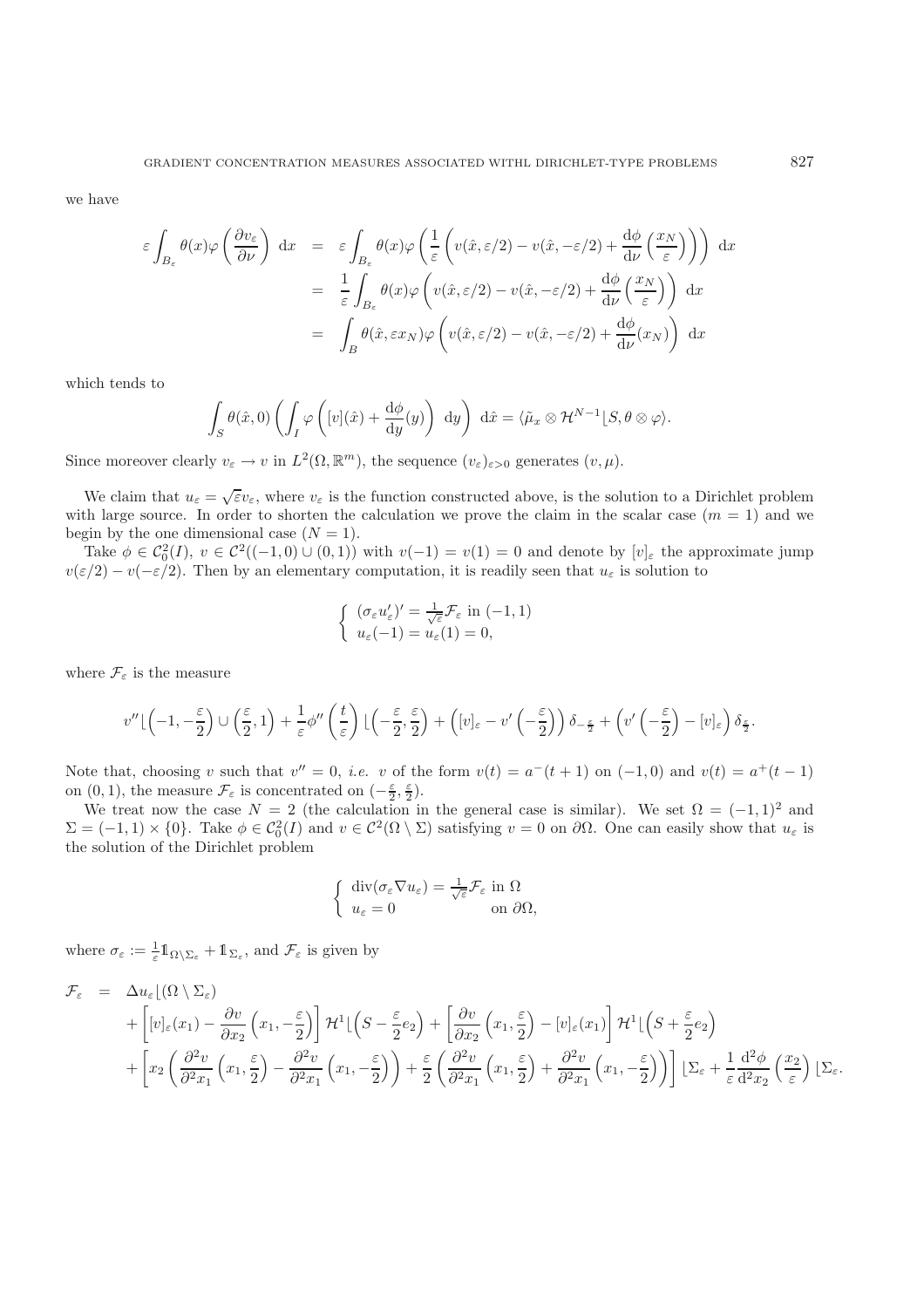828 G. CROCE *ET AL.*

The approximated jump  $[v]_{\varepsilon}$  is given now by  $[v]_{\varepsilon}(x_1) := v(x_1, \frac{\varepsilon}{2}) - v(x_1, -\frac{\varepsilon}{2})$ . Note that, taking v solution of the Dirichlet-Neumann problem

$$
\begin{cases} \Delta v = 0 \text{ in } \Omega^+ \\ v = 0 \text{ on } \partial \Omega^+ \setminus \Sigma \\ \frac{\partial v}{\partial x_2} \text{ prescribed on } \Sigma, \end{cases} \quad \begin{cases} \Delta v = 0 \text{ in } \Omega^- \\ v = 0 \text{ on } \partial \Omega^- \setminus \Sigma \\ \frac{\partial v}{\partial x_2} \text{ prescribed on } \Sigma, \end{cases}
$$

<span id="page-10-5"></span>the source  $\mathcal{F}_{\varepsilon}$  is concentrated on  $\Sigma_{\varepsilon}$ .

<span id="page-10-0"></span>The proof of Theorem [3.1](#page-8-0) is divided into two propositions, the necessary condition (Prop. [3.3\)](#page-10-0) and the sufficient condition (Prop. [3.5\)](#page-12-0).

**Proposition 3.3** (necessary condition). *Assume that*  $(v, \mu = \mu_x \otimes \pi)$  *belongs to*  $\mathcal{Y} \mathcal{C}$ *. Then*  $v \in W_{\partial\Omega}^{1,2}(\Omega \setminus \Sigma, \mathbb{R}^m)$ ,  $\pi$  *is concentrated on*  $\overline{S}$  *and, for every*  $\varphi \in C(\mathbb{S}^{m-1})$  *such that*  $\varphi^{**} > -\infty$ , [\(3.1\)](#page-8-1) *holds.* 

The proof of Proposition [3.3](#page-10-0) is based on next Lemma [3.4.](#page-10-1)

<span id="page-10-1"></span>**Lemma 3.4.** Let  $(v_{\varepsilon})_{\varepsilon>0}$  be a sequence in  $W_0^{1,2}(\Omega,\mathbb{R}^m)$  satisfying [\(2.3\)](#page-5-0) and converging to v in  $L^2(\Omega,\mathbb{R}^m)$ .  $Then \nu \in W^{1,2}_{\partial\Omega}(\Omega \setminus \Sigma, \mathbb{R}^m)$ ; moreover for all continuous functions  $\varphi$  on  $\mathbb{S}^{m-1}$  and all non-negative functions  $\theta$  $in \mathcal{C}(\bar{S})$ *, we have* 

<span id="page-10-2"></span>
$$
\liminf_{\varepsilon \to 0} \varepsilon \int_{B_{\varepsilon}} \theta(\hat{x}) \varphi \left( \frac{\partial v_{\varepsilon}}{\partial \nu} \right) dx \ge \int_{S} \theta(\hat{x}) \varphi^{**}([v]) d\hat{x}.
$$
 (3.3)

<span id="page-10-3"></span>*Proof.* According to Lemma [2.2,](#page-5-2) one has  $v \in W^{1,2}_{\partial\Omega}(\Omega \setminus \Sigma, \mathbb{R}^m)$ . Consider the Moreau-Yosida proximal approximation  $\varphi_p$  of the continuous function  $\varphi : \mathbb{S}^{m-1} \to \mathbb{R}$  defined by

$$
\varphi_p(\zeta) = \inf_{\xi \in \mathbb{S}^{m-1}} (\varphi(\xi) + p|\xi - \zeta|^2).
$$

It is well known that  $\varphi_p$  is a Lipschitz function and that the sequence  $(\varphi_p)_{p\in\mathbb{N}}$  converges increasing to  $\varphi$  (for a proof consult [\[1](#page-20-4)], Thm. 2.6.4). Consequently, according to Dini's theorem  $(\varphi_p)_{p\in\mathbb{N}}$  converges uniformly to  $\varphi$ on  $\mathbb{S}^{m-1}$ . Let  $\eta > 0$  and  $p(\eta) \in \mathbb{N}$  be such that

$$
\sup_{\xi \in \mathbb{S}^{m-1}} |\varphi(\xi) - \varphi_{p(\eta)}(\xi)| < \eta. \tag{3.4}
$$

We establish the existence of a non-negative constant C independent on  $\varepsilon$  and  $\eta$  such that

$$
\liminf_{\varepsilon \to 0} \varepsilon \int_{B_{\varepsilon}} \theta(\hat{x}) \varphi_{p(\eta)} \left( \frac{\partial v_{\varepsilon}}{\partial \nu} \right) dx \ge \int_{S} \theta(\hat{x}) \varphi^{**}([v]) d\hat{x} - C\eta.
$$
 (3.5)

Consider the function  $w_{\varepsilon} := v_{\varepsilon} - R_{\varepsilon}v$ , where  $R_{\varepsilon}: W^{1,2}(\Omega \setminus \Sigma, \mathbb{R}^m) \to W^{1,2}(\Omega, \mathbb{R}^m)$  is the map defined in [\(3.2\)](#page-8-2). It is readily seen that  $w_{\varepsilon}$  converges to 0 in  $L^2(\Omega, \mathbb{R}^m)$ , since  $v_{\varepsilon} \to v$  in  $L^2(\Omega, \mathbb{R}^m)$ . By using the locally Lipschitz property [\(2.7\)](#page-7-0) satisfied by the 2-homogeneous extension of  $\varphi_{p(\eta)}$  (recall that  $\varphi_{p(\eta)}$  is Lipschitz), we have

<span id="page-10-4"></span>
$$
\liminf_{\varepsilon \to 0} \varepsilon \int_{B_{\varepsilon}} \theta(\hat{x}) \varphi_{p(\eta)} \left( \frac{\partial v_{\varepsilon}}{\partial \nu} \right) dx = \liminf_{\varepsilon \to 0} \frac{1}{\varepsilon} \int_{B_{\varepsilon}} \theta(\hat{x}) \varphi_{p(\eta)} \left( \varepsilon \frac{\partial v_{\varepsilon}}{\partial \nu} \right) dx
$$
  
\n
$$
= \liminf_{\varepsilon \to 0} \frac{1}{\varepsilon} \int_{B_{\varepsilon}} \theta(\hat{x}) \varphi_{p(\eta)} \left( \varepsilon \frac{\partial w_{\varepsilon}}{\partial \nu} + v(\hat{x}, \varepsilon/2) - v(\hat{x}, -\varepsilon/2) \right) dx
$$
  
\n
$$
= \liminf_{\varepsilon \to 0} \frac{1}{\varepsilon} \int_{B_{\varepsilon}} \theta(\hat{x}) \varphi_{p(\eta)} \left( [v] + \varepsilon \frac{\partial w_{\varepsilon}}{\partial \nu} \right) dx.
$$
 (3.6)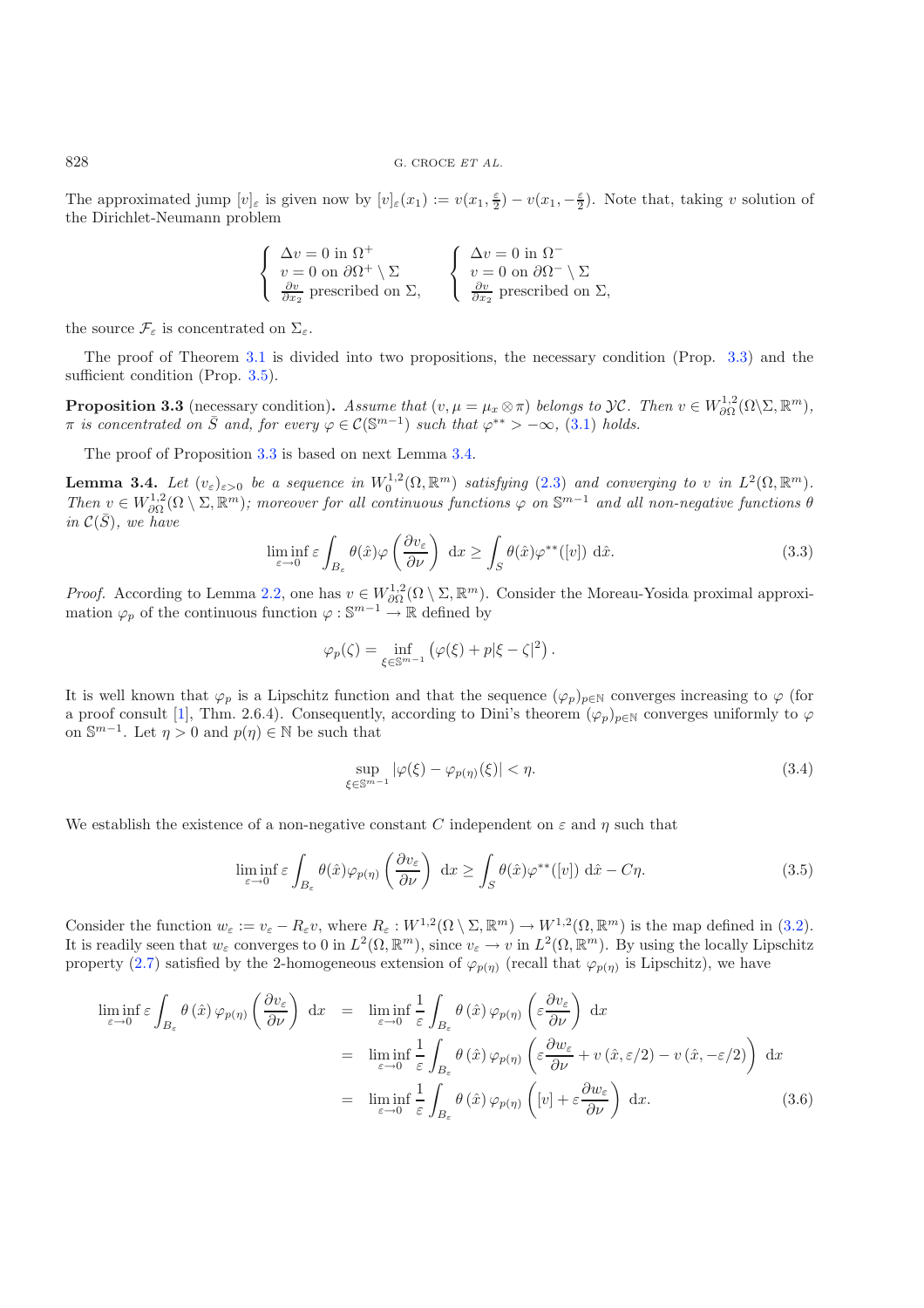<span id="page-11-0"></span>Indeed using the Cauchy-Schwartz inequality and [\(2.3\)](#page-5-0), it is easy to establish

$$
\lim_{\varepsilon \to 0} \frac{1}{\varepsilon} \int_{B_{\varepsilon}} |v(\hat{x}, \varepsilon/2) - v(\hat{x}, -\varepsilon/2) - [v]| \left[ |v(\hat{x}, \varepsilon/2) - v(\hat{x}, -\varepsilon/2) | + |[v]| + 2 \left| \varepsilon \frac{\partial w_{\varepsilon}}{\partial \nu} \right| \right] dx = 0.
$$

Since  $w_{\varepsilon} \to 0$  in  $L^2(\Omega, \mathbb{R}^m)$ , by using a truncation argument, one can modify  $w_{\varepsilon}$  into a Sobolev function  $\tilde{w}_{\varepsilon}$ vanishing at the boundary of  $S \pm \frac{\varepsilon'}{2} \nu$  of  $B_{\varepsilon}$  where  $\varepsilon' := \varepsilon (1 + t(\varepsilon))$  and  $t(\varepsilon) > 0$  is suitably chosen so that  $\lim_{\varepsilon\to 0} t(\varepsilon) = 0$  and

$$
\liminf_{\varepsilon \to 0} \int_{B_{\varepsilon}} \theta(\hat{x}) \varphi_{p(\eta)} \left( [v] + \varepsilon \frac{\partial w_{\varepsilon}}{\partial \nu} \right) dx = \liminf_{\varepsilon \to 0} \int_{B_{\varepsilon'}} \theta(\hat{x}) \varphi_{p(\eta)} \left( [v] + \varepsilon \frac{\partial \tilde{w}_{\varepsilon}}{\partial \nu} \right) dx \tag{3.7}
$$

<span id="page-11-1"></span>(see Lem. 4.5 in  $[5]$ ). According to  $(3.7)$ ,  $(3.4)$  and Jensen's inequality, we have

$$
\liminf_{\varepsilon \to 0} \oint_{B_{\varepsilon}} \theta(\hat{x}) \varphi_{p(\eta)} \left( [v] + \varepsilon \frac{\partial w_{\varepsilon}}{\partial \nu} \right) dx = \liminf_{\varepsilon \to 0} \oint_{B_{\varepsilon'}} \theta(\hat{x}) \varphi_{p(\eta)} \left( [v] + \varepsilon \frac{\partial \tilde{w}_{\varepsilon}}{\partial \nu} \right) dx \ge
$$
\n
$$
\liminf_{\varepsilon \to 0} \oint_{B_{\varepsilon'}} \theta(\hat{x}) \varphi \left( [v] + \varepsilon \frac{\partial \tilde{w}_{\varepsilon}}{\partial \nu} \right) dx - \eta \frac{\|\theta\|_{\infty}}{|S|} \sup_{\varepsilon > 0} \frac{1}{\varepsilon} \int_{B_{\varepsilon'}} \left| [v] + \varepsilon \frac{\partial \tilde{w}_{\varepsilon}}{\partial \nu} \right|^2 dx \ge
$$
\n
$$
\liminf_{\varepsilon \to 0} \oint_{S \times (-\frac{\varepsilon'}{2}, \frac{\varepsilon'}{2})} \theta(\hat{x}) \varphi^{**} \left( [v] + \varepsilon \frac{\partial \tilde{w}_{\varepsilon}}{\partial \nu} \right) dx - C\eta \ge
$$
\n
$$
\int_{S} \theta(\hat{x}) \varphi^{**} ([v]) d\hat{x} - C\eta.
$$
\n(3.8)

Notice that in the second inequality, we have used the bound  $\sup_{\varepsilon>0} \frac{1}{\varepsilon}$  $\frac{1}{\varepsilon} \int_{B_{\varepsilon}} |[v] + \frac{\partial \tilde{w}_{\varepsilon}}{\partial \nu}|^2 dx < +\infty$ : this is a straightforward consequence of [\(3.7\)](#page-11-0) applied with  $\varphi = |A|^2$  and [\(2.3\)](#page-5-0). We conclude the proof of [\(3.5\)](#page-10-3) by combining [\(3.6\)](#page-10-4) and [\(3.8\)](#page-11-1). Estimate [\(3.3\)](#page-10-5) follows letting  $\eta \to 0$  and noticing that  $\varphi \ge \varphi_{p(\eta)}$ .

<span id="page-11-2"></span>*Proof of Proposition* [3.3](#page-10-0). Let  $(v, \mu)$  in  $\mathcal{Y}C$ . Then, by definition of  $\mathcal{Y}C$ , there exists a sequence  $(v_{\varepsilon})_{\varepsilon>0}$  in  $W_0^{1,2}(\Omega, \mathbb{R}^m)$  satisfying  $(2.3)$  such that

$$
v_{\varepsilon} \to v \text{ strongly in } L^{2}(\Omega, \mathbb{R}^{m}),
$$
  

$$
\mu_{\varepsilon} := \delta_{\frac{\partial v_{\varepsilon}}{\partial \nu} / |\frac{\partial v_{\varepsilon}}{\partial \nu}| (x)} \otimes \varepsilon 1_{B_{\varepsilon}} |\frac{\partial v_{\varepsilon}}{\partial \nu}|^{2} dx \stackrel{*}{\to} \mu
$$

<span id="page-11-3"></span>when  $\varepsilon \to 0$ . According to Lemma [2.2,](#page-5-2) v belongs to  $W^{1,2}_{\partial\Omega}(\Omega \setminus \Sigma, \mathbb{R}^m)$ . The fact that  $\pi$  is concentrated on  $\overline{S}$  is easy to see. We are going to prove [\(3.1\)](#page-8-1). Let  $\theta$  be a non-negative function in  $\mathcal{C}(\bar{S})$  and  $\varphi$  in  $\mathcal{C}(\mathbb{S}^{m-1})$  such that  $\varphi^{**} > -\infty$ . Since  $v_{\varepsilon} \to v$  in  $L^2(\Omega, \mathbb{R}^m)$ , by using Lemma [3.4,](#page-10-1) one has

$$
\liminf_{\varepsilon \to 0} \int_{B_{\varepsilon}} \varepsilon \theta(\hat{x}) \varphi\left(\frac{\partial v_{\varepsilon}}{\partial \nu}\right) dx \ge \int_{S} \theta(\hat{x}) \varphi^{**} ([v]) d\hat{x}.
$$
 (3.9)

On the other hand, writing  $B_{\varepsilon}$  $\varepsilon \theta\left(\hat{x}\right) \varphi \left(\frac{\partial v_{\varepsilon}}{\partial \nu}\right) \; \mathrm{d}x \; \, \mathrm{as} \; \int_{\bar{\Omega}} \theta(\hat{x}) \left(\int \right)$  $\int_{\mathbb{S}^{m-1}} \varphi(\zeta) \mathrm{d} \delta_\frac{\partial v_\varepsilon}{\partial \nu} / |\frac{\partial v_\varepsilon}{\partial \nu}|(x) \Bigg) \, \varepsilon 1\!\!1_{B_\varepsilon} \Big|_{\zeta}$  $\partial v_\varepsilon$  $rac{\partial v_{\varepsilon}}{\partial \nu}|_0$  $^{2}dx$ , we obtain

$$
\liminf_{\varepsilon \to 0} \int_{B_{\varepsilon}} \varepsilon \theta(\hat{x}) \varphi\left(\frac{\partial v_{\varepsilon}}{\partial \nu}\right) dx = \int_{\bar{S}} \theta(\hat{x}) \left( \int_{\mathbb{S}^{m-1}} \varphi(\zeta) d\mu_x \right) d\pi, \tag{3.10}
$$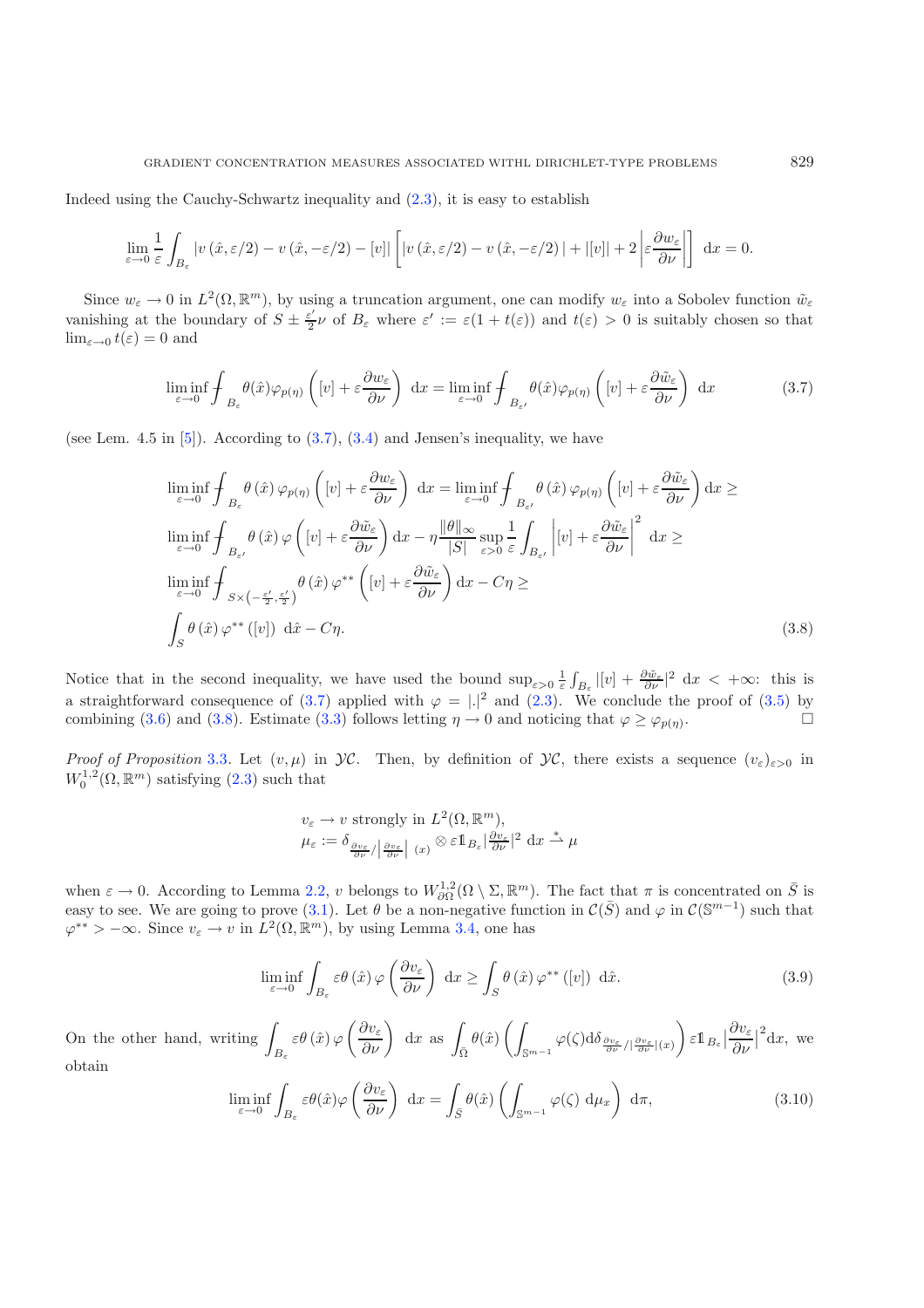where  $\mu = \mu_x \otimes \pi$  is the slicing decomposition of  $\mu$  with respect to its projection  $\pi$  on  $\overline{\Omega}$ . Combining ([3.9\)](#page-11-2) and [\(3.10\)](#page-11-3), it follows that

<span id="page-12-1"></span>
$$
\frac{d\pi}{d\mathcal{H}^{N-1}}(x)\int_{\mathbb{S}^{m-1}}\varphi(\zeta)\ d\mu_x \geq \varphi^{**}([u](x)) \text{ for } \mathcal{H}^{N-1}[S \text{ a.e. } x,
$$

$$
\int_{\mathbb{S}^{m-1}}\varphi(\zeta)\ d\mu_x \geq 0 \text{ for } \pi_{\mathbf{s}} \text{ a.e. } x \in \overline{S}.
$$

<span id="page-12-0"></span>**Proposition 3.5** (sufficient conditions). Assume that  $(v, \mu = \mu_x \otimes \pi)$  belongs to  $W^{1,2}_{\partial\Omega}(\Omega \setminus \Sigma, \mathbb{R}^m) \times \mathbb{M}^+(\overline{\Omega} \times \mathbb{R}^m)$  $\mathbb{S}^{m-1}$ *), satisfies* [\(3.1\)](#page-8-1)*, and that*  $\pi$  *is concentrated on*  $\overline{S}$ *. Then*  $(v, \mu)$  *belongs to*  $\mathcal{Y}C$ *.* 

*Proof.* We divide the proof into three steps. In Step 1, using the Hahn-Banach separation theorem, we approximate the homogeneous components  $\mu$  of  $\mathcal{VC}$  (*i.e.*  $\mu_x$  does not depend of x) by the same type of measures as in Example [3.2.](#page-8-3) In Step 2, we construct a sequence of Sobolev functions generating these measures and conclude by a standard diagonalization argument. In Step 3, we build a sequence of Sobolev functions generating the components  $\mu$  of  $\mathcal{Y}C$ : according to a standard covering argument, we localize the construction above and stick together the various generating functions obtained in Step 2. We show that this sequence generates the pair  $(v, \mu)$ . In order to make easier the reading of the proof, we begin by treating the case  $N = m = 1$ .

*Proof in the case*  $N = m = 1$ . Let  $(v, \mu)$  in  $W_{\partial\Omega}^{1,2}((-1/2, 0) \cup (0, 1/2)) \otimes M^+([-1/2, 1/2] \times \mathbb{S}^0)$ , satisfying  $(3.1)$ with  $\pi$  concentrated in {0}. The measure  $\mu = \mu_0 \otimes \pi(0)\delta_0$  can be written as  $\pi(0)\mu_0 \otimes \delta_0$ , where  $\pi(0)\mu_0 \in \mathbb{M}^+(\mathbb{S}^0)$ satisfies

$$
\int_{\mathbb{S}^0} \varphi(\zeta) \, d(\pi(0)\mu_0) \ge \varphi^{**}([v](0)) \tag{3.11}
$$

for all  $\varphi \in C(\mathbb{S}^0)$  such that  $\varphi^{**} > -\infty$ . Note that such functions  $\varphi$ , (actually their extensions) are of the form

$$
\varphi(\zeta) = \begin{cases} c\zeta^2, & \text{if } \zeta \le 0 \\ d\zeta^2, & \text{if } \zeta \ge 0 \end{cases}
$$

where c and d are two nonnegative real numbers. Note also that since  $\mu$  is homogeneous, Step 3 described above is not necessary.

**Step 1.** Let us consider the following subset of  $M^+(\mathbb{S}^0)$ :

$$
\mathcal{H}:=\left\{\lambda\in\mathbb{M}^+(\mathbb{S}^0):\forall\varphi\in\mathcal{C}(\mathbb{S}^0),\text{ s.t. }\varphi^{**}>-\infty,\ \int_{\mathbb{S}^0}\varphi\;d\lambda\geq\varphi^{**}([v](0))\right\}.
$$

H is non empty, because it contains  $\pi(0)\mu(0)$  as  $(3.11)$  shows. It is easily seen that H is convex and closed with respect to the weak convergence in  $\mathbb{M}^+(\mathbb{S}^0)$ . For all  $w \in W_0^{1,2}((-1/2,1/2))$ , consider the measure  $\mu_w$  in  $\mathbb{M}^+(\mathbb{S}^0)$ which acts on all  $\varphi \in \mathcal{C}(\mathbb{S}^0)$  as follows:

$$
\langle \mu_w, \varphi \rangle := \int_{(-1/2, 1/2)} \varphi([v](0) + \dot{w}) \, dx.
$$

According to Jensen's inequality we have

$$
\langle \mu_w, \varphi \rangle \geq \int_{\substack{(-1/2, 1/2) \\ \geq \varphi^{**}([v](0))}} \varphi^{**}([v](0) + \dot{w}) \, dx
$$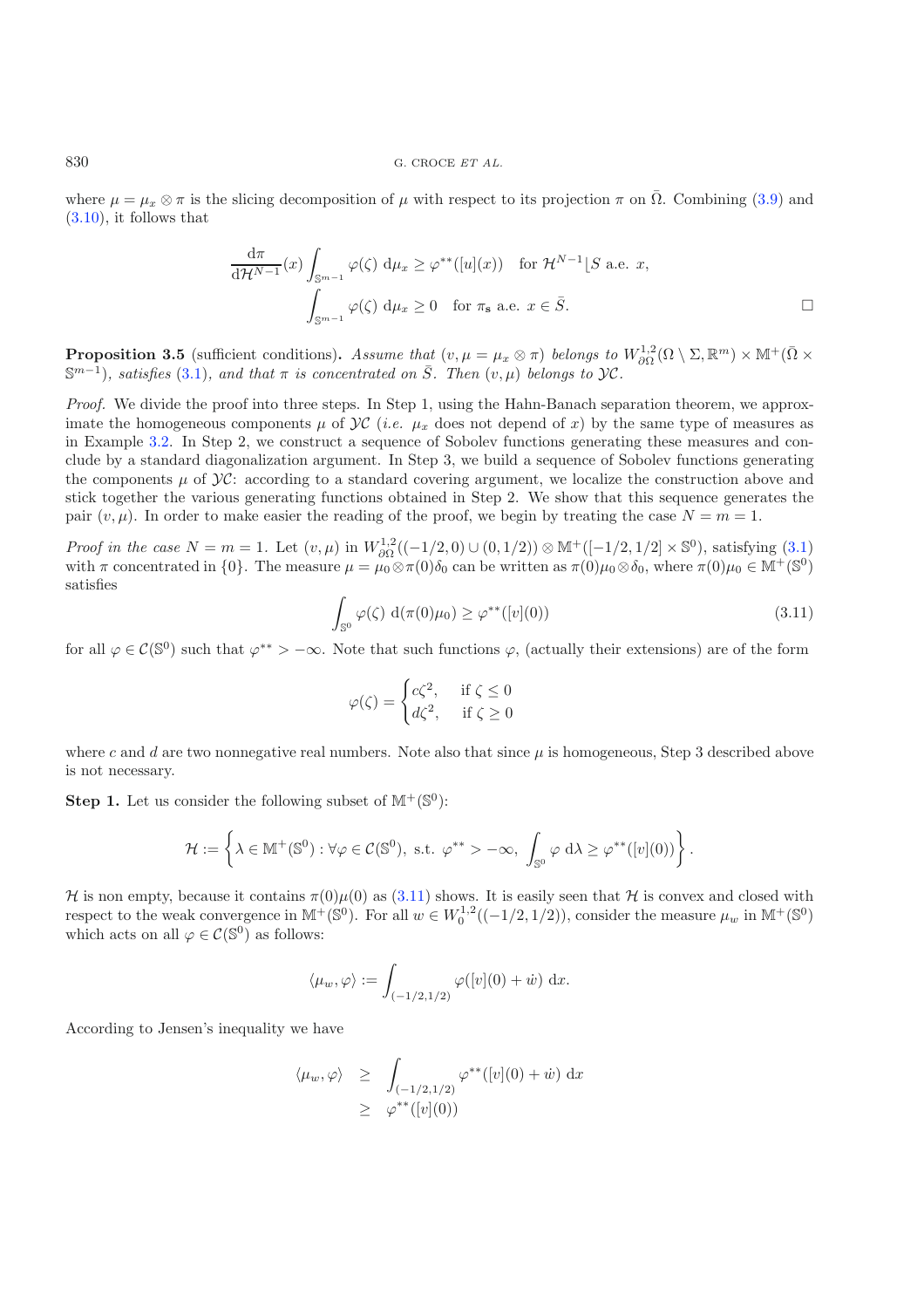so that  $\mu_w$  belongs to H. Let us introduce the subset C of H made up of such measures  $\mu_w$ , *i.e.*,

$$
\mathcal{C} := \left\{ \mu_w : w \in W_0^{1,2}((-1/2,1/2)) \right\}
$$

In this step we prove that C is a dense convex subset of  $\mathcal H$  for the weak convergence of measures. Let us first prove the convexity of C. Let a, b in  $(0,1)$  be such that  $a + b = 1$ ,  $w_1$ ,  $w_2$  in  $W_0^{1,2}((-1/2,1/2))$ . Then

$$
\langle a\mu_{w_1} + b\mu_{w_2}, \varphi \rangle = a \int_{-1/2}^{1/2} \varphi([v](0) + w'_1) \, dx + b \int_{-1/2}^{1/2} \varphi([v](0) + w'_2) \, dx.
$$

The change of scale  $x = \frac{t}{a} - \frac{1}{2} + \frac{a}{2}$  in the first integral and  $x = \frac{t}{1-a} - \frac{a}{2(1-a)}$  in the second one give

$$
\langle a\mu_{w_1} + b\mu_{w_2}, \varphi \rangle = \langle \mu_w, \varphi \rangle
$$

<span id="page-13-0"></span>where w is the function of  $W_0^{1,2}((-1/2,1/2))$  defined by

$$
w(t) = \begin{cases} aw_1\left(\frac{t - \frac{a}{2} + \frac{1}{2}}{a}\right), & \text{if } t \in \left(-\frac{1}{2}, -\frac{1}{2} + a\right), \\ bw_2\left(\frac{t + \frac{b}{2} - \frac{1}{2}}{b}\right), & \text{if } t \in \left(-\frac{1}{2} + a, \frac{1}{2}\right). \end{cases}
$$

It remains to establish that C is a dense subset of H. Indeed otherwise there exists  $\lambda_0$  in H which does not belong to  $\overline{C}$ . According to the Hahn-Banach theorem, there exist  $\varphi_0 \in C(\mathbb{S}^0)$  and  $r \in \mathbb{R}$  such that for all  $\mu \in \overline{C}$ ,  $\langle \mu, \varphi_0 \rangle > r > \langle \lambda_0, \varphi_0 \rangle$ . In particular for all  $w \in W_0^{1,2}((-1/2, 1/2))$  we have  $\langle \mu_w, \varphi_0 \rangle > r > \langle \lambda_0, \varphi_0 \rangle$ ; from the characterization of the convexification  $\varphi^{**}$  of  $\varphi$ , this implies

<span id="page-13-1"></span>
$$
\varphi_0^{**}([v](0)) = \inf_{w \in W_0^{1,2}((-1/2,1/2))} \langle \mu_w, \varphi_0 \rangle \ge r > \langle \lambda_0, \varphi_0 \rangle. \tag{3.12}
$$

.

The first inequality forces  $\varphi_0^{**}$  to be finite; since  $\lambda_0 \in \mathcal{H}$  one has  $\langle \lambda_0, \varphi_0 \rangle \geq \varphi_0^{**}([v](0))$ . Therefore  $(3.12)$  involves a contradiction.

**Step 2.** Since  $\pi(0)\mu_0$  belongs to H and, from Step 1, C is dense in H, there exists a sequence  $(w_n)_{n\in\mathbb{N}}$ in  $W_0^{1,2}((-1/2,1/2))$  such that \*

$$
\mu_{w_n} \stackrel{*}{\rightharpoonup} \mu = \pi(0)\mu_0
$$

in  $\mathbb{M}^+(\mathbb{S}^0)$  when  $n \to +\infty$ . Consequently

$$
\mu_n := \mu_{w_n} \otimes \delta_0 \stackrel{*}{\rightharpoonup} \mu = \pi(0)\mu_0 \otimes \delta_0 \tag{3.13}
$$

for the weak convergence of  $\sigma(M^+([-1/2, 1/2] \times \mathbb{S}^0))$ . Taking  $\theta \equiv 1$  and  $\varphi \equiv 1$  (*i.e.*  $\tilde{\varphi} = |.|^2$ ) we also obtain

$$
\|\mu_n\| \to \|\mu\| = \pi(0);
$$

this implies that for n large enough, say  $n \ge n_0$ ,  $\mu_n$  belongs to the ball  $B(0, \pi(0) + 1)$  of  $\mathbb{M}^+([-1/2, 1/2] \times \mathbb{S}^0)$ . We take  $n \geq n_0$  and we are going to approximate the measure  $\mu_n$  by a measure of the form  $\delta_{\dot{v}_{n,\varepsilon}/|\dot{v}_{n,\varepsilon}|}(x)$  $\varepsilon \mathbb{1}_{B_{\varepsilon}} |\dot{v}_{n,\varepsilon}|^2 \mathrm{d}x.$ 

Consider the  $W_0^{1,2}((-1/2,1/2))$  function  $v_{n,\varepsilon}$  defined by  $v_{n,\varepsilon}(x) := R_{\varepsilon}v + w_n(x/\varepsilon)$ , where

$$
R_{\varepsilon}v(x) = \begin{cases} \frac{x}{\varepsilon} \left[ v(\frac{\varepsilon}{2}) - v(-\frac{\varepsilon}{2}) \right] + \frac{1}{2} \left[ v(\frac{\varepsilon}{2}) + v(-\frac{\varepsilon}{2}) \right], & \text{if } x \in (-\frac{\varepsilon}{2}, \frac{\varepsilon}{2}),\\ v, & \text{otherwise}, \end{cases}
$$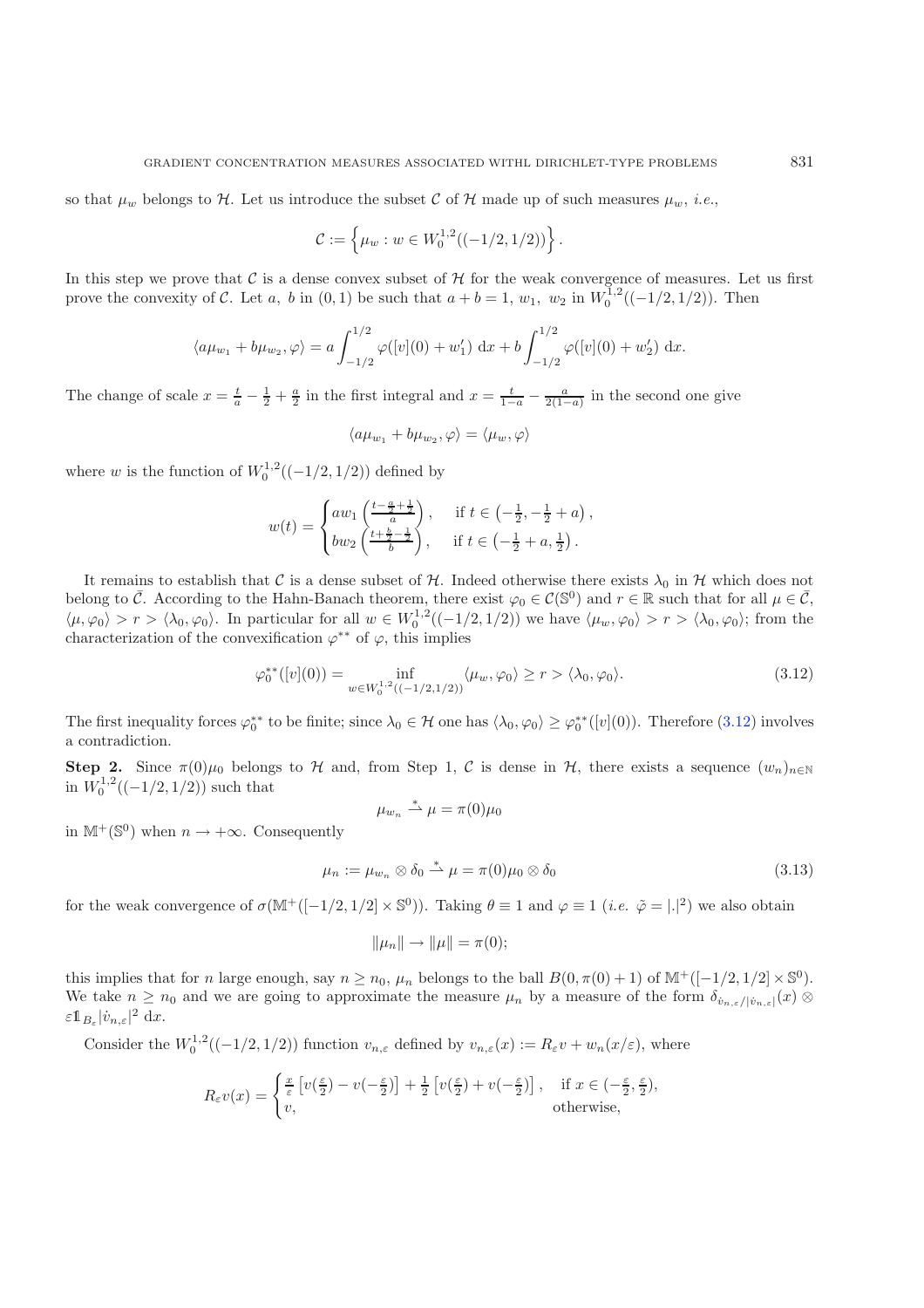and set  $\mu_{n,\varepsilon} := \delta_{\dot{v}_{n,\varepsilon}/|\dot{v}_{n,\varepsilon}|}(x) \otimes \varepsilon \mathbb{1}_{B_{\varepsilon}} |\dot{v}_{n,\varepsilon}|^2 dx$ . A straightforward calculation and a change of scale give, for all  $\theta \in \mathcal{C}([-1/2, 1/2])$  and all  $\varphi \in \mathcal{C}(\mathbb{S}^0)$ ,

<span id="page-14-0"></span>
$$
\langle \mu_{n,\varepsilon}, \theta \otimes \varphi \rangle = \varepsilon \int_{-\varepsilon/2}^{\varepsilon/2} \theta(x) \varphi \left( \frac{1}{\varepsilon} \left( v \left( \frac{\varepsilon}{2} \right) - v \left( \frac{-\varepsilon}{2} \right) + \dot{w}_n \left( \frac{x}{\varepsilon} \right) \right) \right) dx
$$
  
\n
$$
= \int_{(-\varepsilon/2, \varepsilon/2)}^{\theta(x)} \theta(x) \varphi \left( v \left( \frac{\varepsilon}{2} \right) - v \left( \frac{-\varepsilon}{2} \right) + \dot{w}_n \left( \frac{x}{\varepsilon} \right) \right) dx
$$
  
\n
$$
= \int_{-1/2}^{1/2} \theta(\varepsilon y) \varphi \left( v \left( \frac{\varepsilon}{2} \right) - v \left( \frac{-\varepsilon}{2} \right) + \dot{w}_n \left( y \right) \right) dy
$$
  
\n
$$
\to \theta(0) \int_{-1/2}^{1/2} \varphi([v](0) + \dot{w}_n(y)) dy
$$
  
\n
$$
= \langle \mu_{w_n} \otimes \delta_0, \theta \otimes \varphi \rangle
$$

when  $\varepsilon \to 0$ , that is

$$
\mu_{n,\varepsilon} \stackrel{*}{\rightharpoonup} \mu_{w_n} \otimes \delta_0 = \mu_n. \tag{3.14}
$$

We are going to show, using a standard diagonalization argument, that a sequence constructed from  $v_{n,\varepsilon}$ generates  $(v, \mu)$ . By a straightforward calculation, we get, taking  $\theta \equiv 1$  and  $\varphi \equiv 1$  as test functions

<span id="page-14-1"></span>
$$
\|\mu_{n,\varepsilon}\| = \int_{-1/2}^{1/2} \left| v\left(\frac{\varepsilon}{2}\right) - v\left(\frac{-\varepsilon}{2}\right) + \dot{w}_n\left(y\right) \right|^2 dy
$$
  
\n
$$
\leq 2 \int_{-1/2}^{1/2} \left| v\left(\frac{\varepsilon}{2}\right) - v\left(\frac{-\varepsilon}{2}\right) - \left[ v \right] (0) \right|^2 dy + 2\|\mu_n\|
$$
  
\n
$$
\leq 2 \int_{-1/2}^{1/2} \left| v\left(\frac{\varepsilon}{2}\right) - v\left(\frac{-\varepsilon}{2}\right) - \left[ v \right] (0) \right|^2 dy + 2(1 + \pi (0)).
$$

This implies, for  $\varepsilon$  small enough, say  $\varepsilon < \varepsilon_0$  where  $\varepsilon_0$  does not depend on n, that  $\mu_{n,\varepsilon}$  belongs to the closed ball  $\overline{B(0, 2(\pi(0) + 2)}$  of  $\mathbb{M}^+([-1/2, 1/2] \times \mathbb{S}^0)$ . Since the closed balls of  $\mathbb{M}^+([-1/2, 1/2] \times \mathbb{S}^0)$  are metrizable, combining [\(3.13\)](#page-13-1), [\(3.14\)](#page-14-0) and using a standard diagonalization argument, there exists a map  $\varepsilon \mapsto n(\varepsilon)$  such that

$$
\mu_{\varepsilon} := \delta_{\frac{\dot{v}_{n(\varepsilon),\varepsilon}}{|\bar{v}_{n(\varepsilon),\varepsilon}|}(x)} \otimes \varepsilon 1\!\!1_{B_{\varepsilon}} |\dot{v}_{n(\varepsilon),\varepsilon}|^2 dx \stackrel{*}{\rightharpoonup} \mu \tag{3.15}
$$

when  $\varepsilon \to 0$ . Set  $v_{\varepsilon} := v_{n(\varepsilon),\varepsilon}$ . Condition [\(2.3\)](#page-5-0) follows straightforwardly from [\(3.15\)](#page-14-1) (take  $\theta \equiv 1$  and  $\varphi \equiv 1$  as test functions). To prove that  $v_{\varepsilon}$  generates  $(v, \mu)$ , it remains to establish that  $v_{\varepsilon} \to v$  in  $L^2((-1, 1))$ . Noticing that  $v_{\varepsilon} = v$  on  $(-1, 1) \setminus (-\varepsilon/2, \varepsilon/2)$ , and by using Poincaré's inequality and condition [\(2.3\)](#page-5-0) satisfied by  $v_{\varepsilon}$ , we have

$$
\int_{(-1,1)} |v_{\varepsilon} - v|^2 dx = \int_{(-\varepsilon/2, \varepsilon/2)} |v_{\varepsilon} - v|^2 dx
$$
  
\n
$$
\leq \varepsilon^2 \int_{(-\varepsilon/2, \varepsilon/2)} |v_{\varepsilon} - v|^2 dx
$$
  
\n
$$
\leq C\varepsilon
$$

where C is a non negative constant independent on  $\varepsilon$ .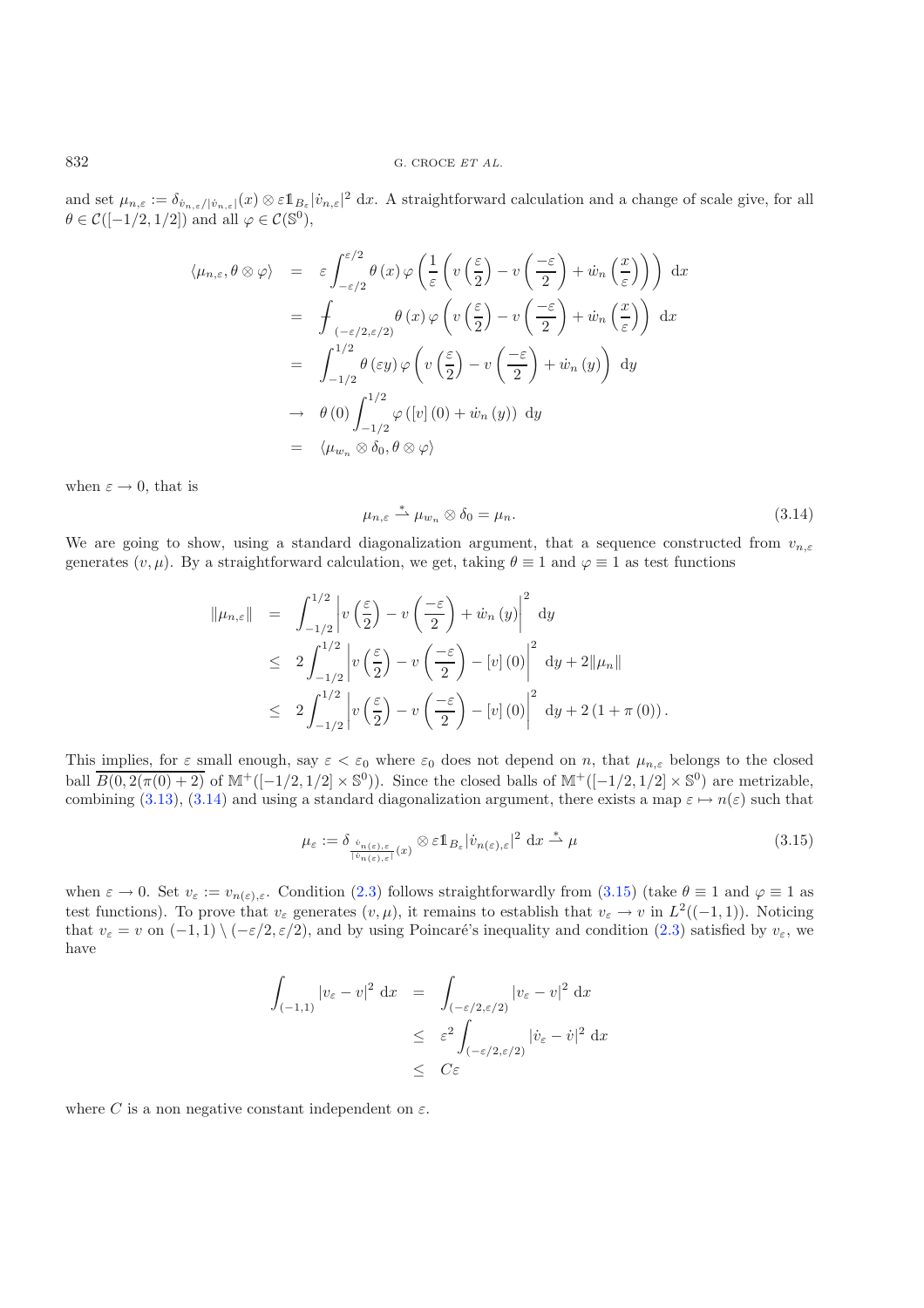<span id="page-15-2"></span>*Proof of the general case.* Let  $(v, \mu)$  in  $W^{1,2}_{\partial\Omega}(\Omega \setminus \Sigma, \mathbb{R}^m) \otimes \mathbb{M}^+(\Omega \times \mathbb{S}^{m-1})$  satisfying [\(3.1\)](#page-8-1) with  $\pi$  concentrated in  $\overline{S}$ . We want to prove that  $(v, \mu)$  belongs to  $\mathcal{Y}C$ . The proof is very close to the previous one but with an additional step.

**Step 1.** Let  $a \in \mathbb{R}^m$  be fixed, and consider the following subset of  $\mathbb{M}^+(\mathbb{S}^{m-1})$ :

$$
\mathcal{H}(a) := \left\{ \lambda \in \mathbb{M}(\mathbb{S}^{m-1}) : \forall \varphi \in \mathcal{C}(\mathbb{S}^{m-1}), \text{ s.t. } \varphi^{**} > -\infty, \int_{\mathbb{S}^{m-1}} \varphi \, d\lambda \ge \varphi^{**}(a) \right\}.
$$
 (3.16)

For all  $w \in W_0^{1,2}(I,\mathbb{R}^m)$  where  $I = \left(-\frac{1}{2},\frac{1}{2}\right)$ , consider the measure  $\mu_w$  in  $\mathbb{M}(\mathbb{S}^{m-1})$  which acts on all  $\varphi \in C(\mathbb{S}^{m-1})$ as follows:

$$
\langle \mu_w, \varphi \rangle := \int_I \varphi \left( a + \frac{\mathrm{d}w}{\mathrm{d}x} \right) \, \mathrm{d}x;
$$

<span id="page-15-0"></span>let us introduce the following subset  $\mathcal{C}(a)$  of M(S<sup>m-1</sup>):

$$
\mathcal{C}(a) := \left\{ \mu_w : w \in W_0^{1,2}(I,\mathbb{R}^m) \right\}.
$$

Using the same arguments of the first step in the one dimensional case  $(N = 1)$ , we obtain that  $\mathcal{C}(a)$  is a dense convex subset of  $\mathcal{H}(a)$  for the  $\sigma(\mathbb{M}(\mathbb{S}^{m-1}), \mathcal{C}(\mathbb{S}^{m-1}))$  topology.

**Step 2.** Let  $x_0$  be a fixed element of  $\overline{S}$  and  $\hat{Q}(x_0)$  a fixed open cube of  $\mathbb{R}^{N-1}$  centered at  $x_0$ . Given  $m \in \mathcal{H}(a)$ , according to the first step, there exists a sequence  $(w_n)_{n\in\mathbb{N}}$  of functions in  $W_0^{1,2}(I,\mathbb{R}^m)$  such that

$$
\mu_{w_n} \stackrel{*}{\rightharpoonup} m
$$

in  $\mathbb{M}^+(\mathbb{S}^{m-1})$ , when  $n \to +\infty$ . Consequently

$$
\mu_n := \mu_{w_n} \otimes \frac{\mathcal{H}^{N-1}[\hat{Q}(x_0) \cap S]}{|\hat{Q}(x_0)|} \stackrel{*}{\longrightarrow} m \otimes \frac{\mathcal{H}^{N-1}[\hat{Q}(x_0) \cap S]}{|\hat{Q}(x_0)|}
$$
\n(3.17)

<span id="page-15-1"></span>in  $\mathbb{M}(\bar{\Omega}\times\mathbb{S}^{m-1})$ . For each  $w_n$  we define the function  $\xi_{n,\varepsilon}$  on  $B_{\varepsilon}$  depending only of the variable  $x_N$  by

$$
\xi_{n,\varepsilon}(x) := |\hat{Q}(x_0)|^{\frac{-1}{2}} \left[ \frac{x_N}{\varepsilon} a + w_n \left( \frac{x_N}{\varepsilon} \right) \right]. \tag{3.18}
$$

A straightforward calculation gives

<span id="page-15-3"></span>
$$
\lim_{\varepsilon \to 0} \varepsilon \int_{\hat{Q}(x_0) \times \left(\frac{-\varepsilon}{2}, \frac{\varepsilon}{2}\right) \cap \bar{\Omega}} \theta(x) \varphi\left(\frac{\partial \xi_{n,\varepsilon}}{\partial \nu}\right) dx = \left( \oint_{\hat{Q}(x_0)} \theta(\hat{x}, 0) d\mathcal{H}^{N-1}[S] \right) \left( \int_I \varphi\left(a + \frac{dw_n}{d\nu}\right) dx \right)
$$

for all  $\varphi \in \mathcal{C}(\mathbb{S}^{m-1})$  and all  $\theta \in \mathcal{C}(\overline{\Omega})$ , so that

$$
\mu_{n,\varepsilon} := \varepsilon \mathbb{1}_{\hat{Q}(x_0) \times \left(\frac{-\varepsilon}{2}, \frac{\varepsilon}{2}\right)} \delta_{\frac{\partial \xi_{n,\varepsilon}}{\partial \nu}/\left|\frac{\partial \xi_{n,\varepsilon}}{\partial \nu}\right| (x)} \otimes \left|\frac{\partial \xi_{n,\varepsilon}}{\partial \nu}\right|^2 \mathrm{d}x \stackrel{*}{\to} \mu_{w_n} \otimes \frac{\mathcal{H}^{N-1}[\hat{Q}(x_0) \cap S]}{|\hat{Q}(x_0)|} \tag{3.19}
$$

in  $\mathbb{M}(\bar{\Omega}\times\mathbb{S}^{m-1})$  when  $\varepsilon\to 0$ . Combining [\(3.17\)](#page-15-0), [\(3.19\)](#page-15-1) and using a diagonalization argument like in Step 2 of the 1-dimensional case  $N = 1$ , there exists a map  $n \mapsto n(\varepsilon)$  and  $\xi_{\varepsilon}$  such that

$$
\xi_{\varepsilon} := \xi_{n(\varepsilon),\varepsilon} = |\hat{Q}(x_0)|^{\frac{-1}{2}} \left[ \frac{x_N}{\varepsilon} a + w_{n(\varepsilon)} \left( \frac{x_N}{\varepsilon} \right) \right], \ w_{n(\varepsilon)} \in C_0^1(I, \mathbb{R}^m),
$$
  

$$
\varepsilon \mathbb{1}_{\hat{Q}(x_0) \times (\frac{-\varepsilon}{2}, \frac{\varepsilon}{2})} \delta_{\frac{\partial \xi_{\varepsilon}}{\partial \nu} / |\frac{\partial \xi_{\varepsilon}}{\partial \nu}|(x)} \otimes \left| \frac{\partial \xi_{\varepsilon}}{\partial \nu} \right|^2 dx \stackrel{*}{\to} m \otimes \frac{\mathcal{H}^{N-1}[\hat{Q}(x_0) \cap S]}{|\hat{Q}(x_0)|} \tag{3.20}
$$

in  $\mathbb{M}(\bar{\Omega}\times \mathbb{S}^{m-1}).$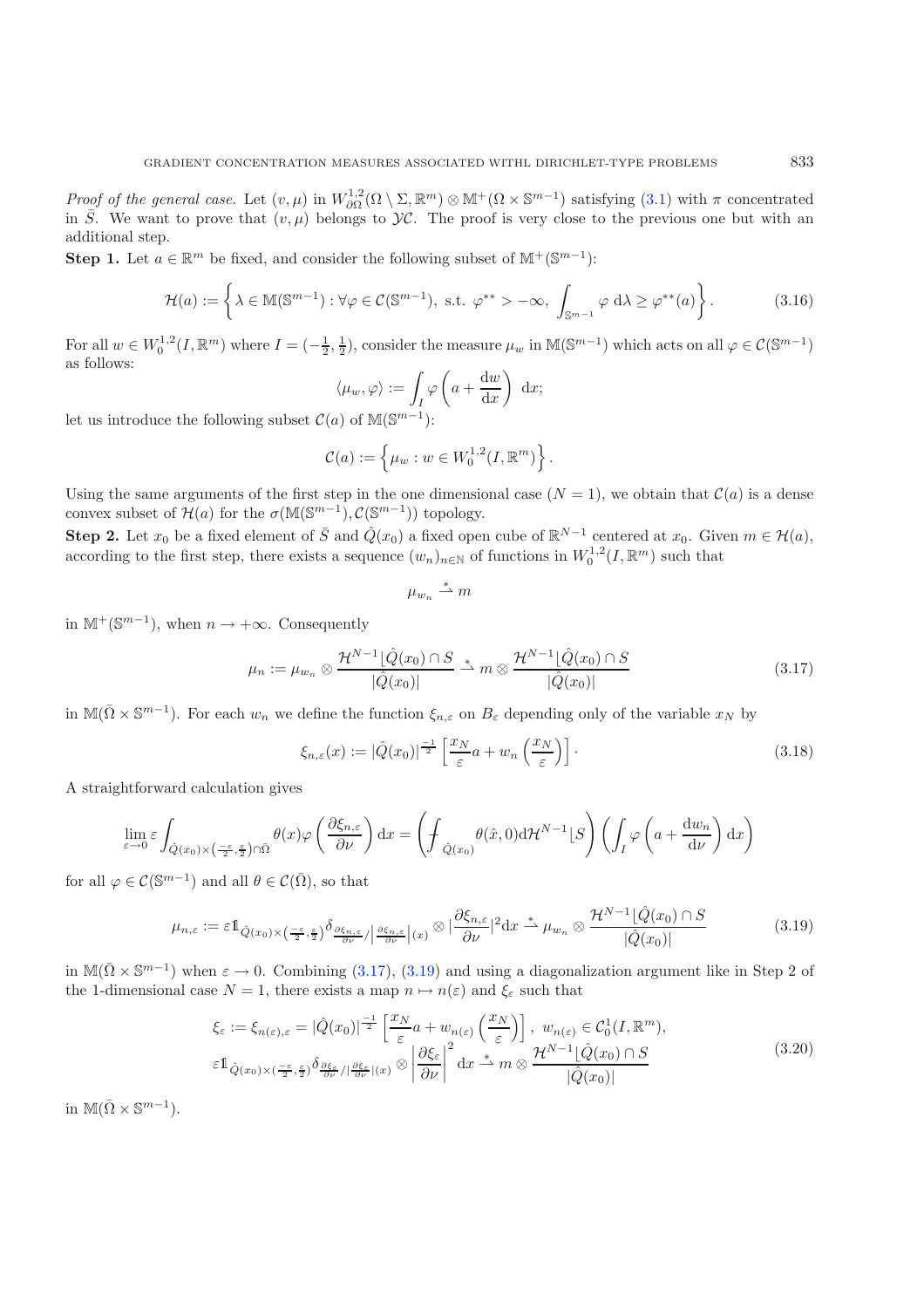<span id="page-16-3"></span>834 G. CROCE *ET AL.*

**Step 3.** Let  $(v, \mu)$  in  $\mathcal{VC}$ : we are going to construct a sequence  $(v_{\varepsilon})_{\varepsilon>0}$  which generates  $(v, \mu)$ . The sequence  $(v_{\varepsilon})_{\varepsilon>0}$  is composed by functions in  $W_0^{1,2}(\Omega,\mathbb{R}^m)$  whose restriction on  $\Omega \setminus \Sigma_{\varepsilon}$  is equal to v, it converges to v in  $L^2(\Omega, \mathbb{R}^m)$ , it satisfies  $(2.3)$  and

<span id="page-16-2"></span>
$$
\delta_{\frac{\partial v_{\varepsilon}}{\partial \nu}/\left|\frac{\partial v_{\varepsilon}}{\partial \nu}\right|}(x) \otimes \varepsilon \mathbb{1}_{B_{\varepsilon}}|\frac{\partial v_{\varepsilon}}{\partial \nu}|^2 dx \stackrel{*}{\rightharpoonup} \mu
$$
\n(3.21)

in  $\mathbb{M}(\bar{\Omega}\times \mathbb{S}^{m-1}).$ 

In what follows, we continue to write the measure  $\bar{\pi}$  on  $\mathbb{R}^N$  defined for all Borel set E of  $\mathbb{R}^N$  by  $\bar{\pi}(E) :=$  $\pi(\bar{S} \cap E)$  as  $\pi$ . According to the Vitali covering theorem (see [\[2](#page-20-5)], Cor. 2.8.15) there exists a finite family  $(\hat{Q}_{i,k})_{i\in I_k}$  of disjoint closed squares in  $\mathbb{R}^{N-1}$ , centered at  $x_{i,k}\in \overline{S}$ , with diameter less than  $1/k$ ,  $k\in\mathbb{N}^*$  and satisfying

$$
\pi\left(\bar{S} \setminus \bigcup_{i \in I_k} \hat{Q}_{i,k}\right) < \frac{1}{k}.\tag{3.22}
$$

One may assume that  $\hat{Q}_{i,k} \subset \Sigma$ . Define the measure  $\mu_{i,k}$  of  $\mathbb{M}(\mathbb{S}^{m-1})$  by

$$
\mu_{i,k} := \int_{\hat{Q}_{i,k}} \mu_x \, d\pi.
$$

<span id="page-16-0"></span>From [\(3.1\)](#page-8-1) and Jensen's inequality, for all  $\varphi \in C(\mathbb{S}^{m-1})$  such that  $\varphi^{**} > -\infty$  we have

$$
\langle \mu_{i,k}, \varphi \rangle = \int_{\hat{Q}_{i,k}} \int_{\mathbb{S}^{m-1}} \varphi(\zeta) \, \mathrm{d}\mu_x \mathrm{d}\pi
$$
  
\n
$$
\geq \int_{\hat{Q}_{i,k}} \varphi^{**}([v](x)) \, \mathrm{d}\mathcal{H}^{N-1}[S]
$$
  
\n
$$
\geq \varphi^{**} \left( |\hat{Q}_{i,k}|^{\frac{1}{2}} \int_{\hat{Q}_{i,k}} [v](x) \, \mathrm{d}\mathcal{H}^{N-1}[S] \right). \tag{3.23}
$$

<span id="page-16-1"></span>Let us set

$$
a_{i,k} = |\hat{Q}_{i,k}|^{\frac{1}{2}} \int_{\hat{Q}_{i,k}} [v] d\mathcal{H}^{N-1} [S. \tag{3.24}
$$

From [\(3.23\)](#page-16-0), it follows that the measure  $\mu_{i,k}$  belongs to  $\mathcal{H}(a_{i,k})$  (see definition [\(3.16\)](#page-15-2)). According to [\(3.20\)](#page-15-3), there exists a sequence  $(\xi_{i,k,\varepsilon})_{\varepsilon>0}$  in  $W^{1,2}(B_{\varepsilon},\mathbb{R}^m)$ , of the form

$$
\xi_{i,k,\varepsilon}(x) = \frac{x_N}{\varepsilon} \int_{\hat{Q}_{i,k}} [v] \, d\mathcal{H}^{N-1} \left[ S + \tilde{\xi}_{i,k,\varepsilon}(x_N), \right]
$$

with  $\tilde{\xi}_{i,k,\varepsilon}$  in  $W_0^{1,2}(I,\mathbb{R}^m)$  and with the property that,

$$
\mu_{i,k,\varepsilon} := \varepsilon \mathbb{1}_{\hat{Q}_{i,k} \times (\frac{-\varepsilon}{2},\frac{\varepsilon}{2})} \delta_{\frac{\partial \xi_{i,k,\varepsilon}}{\partial \nu}/\left|\frac{\partial \xi_{i,k,\varepsilon}}{\partial \nu}\right| (x)} \otimes \left|\frac{\partial \xi_{i,k,\varepsilon}}{\partial \nu}\right|^2 dx \stackrel{*}{\rightharpoonup} \mu_{i,k} \otimes \frac{\mathcal{H}^{N-1}[\hat{Q}_{i,k} \cap S]}{|\hat{Q}_{i,k}|} \tag{3.25}
$$

in  $\mathbb{M}(\bar{\Omega}\times\mathbb{S}^{m-1})$  when  $\varepsilon\to 0$ , and  $\|\mu_{i,k,\varepsilon}\|\leq 2\pi(\hat{Q}_{i,k})$ . For all  $\theta\in\mathcal{C}(\bar{\Omega})$  and all  $\varphi\in\mathcal{C}(\mathbb{S}^{m-1})$ ,  $(3.25)$  yields

$$
\lim_{\varepsilon \to 0} \sum_{i \in I_k} \varepsilon \int_{\hat{Q}_{i,k} \times (-\frac{\varepsilon}{2},\frac{\varepsilon}{2}) \cap \bar{\Omega}} \theta(x) \varphi \left( \frac{\partial \xi_{i,k,\varepsilon}}{\partial \nu} \right) dx = \sum_{i \in I_k} \int_{\hat{Q}_{i,k}} \theta(x) d\mathcal{H}^{N-1} \left[ S \int_{\mathbb{S}^{m-1}} \varphi(\zeta) d\mu_{i,k} \right] \n= \sum_{i \in I_k} \int_{\hat{Q}_{i,k}} \theta(x) d\mathcal{H}^{N-1} \left[ S \int_{\hat{Q}_{i,k}} \int_{\mathbb{S}^{m-1}} \varphi(\zeta) d\mu_x d\pi.
$$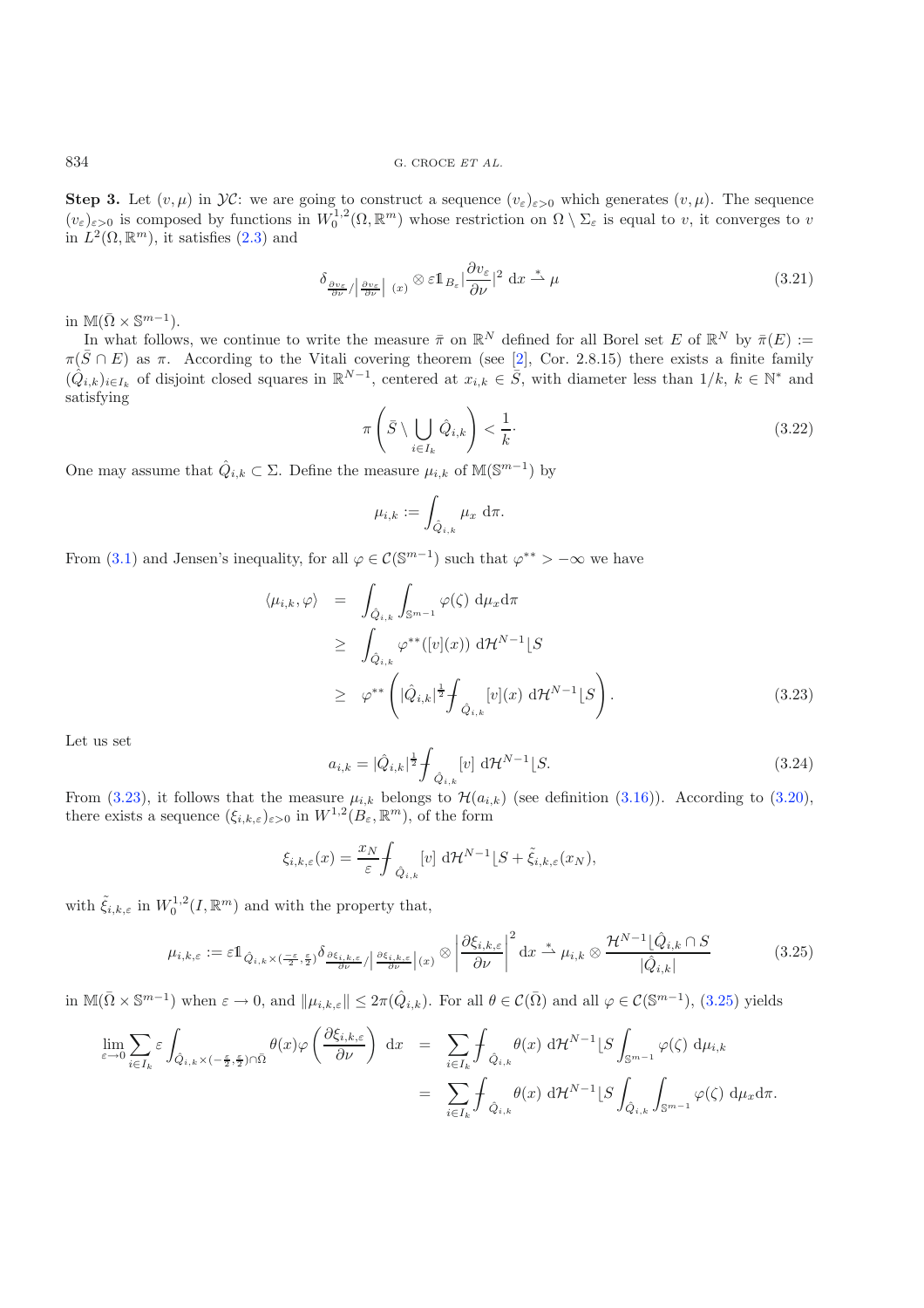<span id="page-17-0"></span>When  $\theta$  is a Lipschitz-continuous function, one easily deduces from [\(3.22\)](#page-16-2) that

$$
\lim_{k \to +\infty} \lim_{\varepsilon \to 0} \sum_{i \in I_k} \varepsilon \int_{\hat{Q}_{i,k} \times (-\frac{\varepsilon}{2}, \frac{\varepsilon}{2}) \cap \bar{\Omega}} \theta(x) \varphi\left(\frac{\partial \xi_{i,k,\varepsilon}}{\partial \nu}\right) dx = \int_{\bar{S}} \int_{\mathbb{S}^{m-1}} \theta \varphi \, \mathrm{d}\mu. \tag{3.26}
$$

In the general case, when  $\theta \in \mathcal{C}(\bar{\Omega})$ , the same conclusion holds by an approximation argument.

Set  $\xi_{k,\varepsilon}(x) := \sum_{i \in I_k} \xi_{i,k,\varepsilon}(x_N) \mathbb{1}_{\hat{Q}_{i,k}}(\hat{x})$ . In order that the value of  $\xi_{k,\varepsilon}$  agrees with that of v on  $\Omega \setminus \Sigma_{\varepsilon}$ , we modify  $\xi_{i,k,\varepsilon}$  into the function  $v_{i,k,\varepsilon}$  given by

$$
v_{i,k,\varepsilon}(x) := R_{\varepsilon}v(x) + \tilde{\xi}_{i,k,\varepsilon}(x_N) \mathbb{1}_{\hat{Q}_{i,k}}(\hat{x})
$$

<span id="page-17-1"></span>where  $R_{\varepsilon}: W^{1,2}(\Omega \setminus \Sigma, \mathbb{R}^m) \to W^{1,2}(\Omega, \mathbb{R}^m)$  is the operator defined in [\(3.2\)](#page-8-2).

We claim that [\(3.26\)](#page-17-0) holds when we replace  $\xi_{i,k,\varepsilon}$  by  $v_{i,k,\varepsilon}$ . Indeed one may assume  $\varphi \in \text{Lip}(\mathbb{S}^{m-1})$  and, from the Lipschitz property  $(2.7)$ , it is easily seen that we are reduced to establish

$$
\lim_{k \to +\infty} \lim_{\varepsilon \to 0} \sum_{i \in I_k} \varepsilon \int_{\hat{Q}_{i,k} \times (-\frac{\varepsilon}{2},\frac{\varepsilon}{2}) \cap \bar{\Omega}} \left| \frac{1}{\varepsilon} \int_{\hat{Q}_{i,k}} [v] \mathrm{d} \mathcal{H}^{N-1} \big| S - \frac{\partial R_{\varepsilon} v}{\partial \nu} \right|^2 \, \mathrm{d} x = 0 :
$$

this can be straightforward checked. Thus [\(3.26\)](#page-17-0) becomes

$$
\lim_{k \to +\infty} \lim_{\varepsilon \to 0} \sum_{i \in I_k} \varepsilon \int_{\hat{Q}_{i,k} \times (-\frac{\varepsilon}{2}, \frac{\varepsilon}{2}) \cap \bar{\Omega}} \theta(x) \varphi\left(\frac{\partial v_{i,k,\varepsilon}}{\partial \nu}\right) dx = \int_{\bar{S}} \int_{\mathbb{S}^{m-1}} \theta \varphi \, \mathrm{d}\mu. \tag{3.27}
$$

It is worth noticing that  $v_{k,\varepsilon} := \sum_{i \in I_k} v_{i,k,\varepsilon} \mathbb{1}_{\hat{Q}_{i,k}}$  is not a Sobolev function. Take now a partition of unity  $(\varphi_{i,\delta})_{i\in I_k}$  subordined to the family  $(\hat{Q}_{i,k})_{i\in I_k}$ , satisfying  $\lim_{\delta\to 0} \int_{\hat{Q}_{i,k}} |\varphi_{\delta} - 1|^2 d\hat{x} = 0$ , and set  $v_{k,\delta,\varepsilon} :=$  $\sum_{i\in I_k} v_{i,k,\varepsilon} \varphi_{i,\delta}$ . Taking into account that  $\varphi_\delta$  depends only on  $\hat{x}$ , it is readily seen that [\(3.27\)](#page-17-1) yields

$$
\lim_{k \to +\infty} \lim_{\delta \to 0} \lim_{\varepsilon \to 0} \varepsilon \int_{B_{\varepsilon}} \theta(x) \varphi(\frac{\partial v_{k,\delta,\varepsilon}}{\partial \nu}) dx = \int_{\bar{S}} \int_{\mathbb{S}^{m-1}} \theta \varphi d\mu.
$$

Note that  $v_{k,\delta,\varepsilon}$  belongs to  $W_0^{1,2}(\Omega,\mathbb{R}^m)$ . Now, using a standard diagonalization argument (all the considered measures are bounded by  $2\pi(\overline{S})$  in  $\mathbb{M}(\overline{\Omega}\times\mathbb{S}^{m-1})$ , we infer

$$
\delta_{\frac{\partial v_{\varepsilon}}{\partial \nu}/\left|\frac{\partial v_{\varepsilon}}{\partial \nu}\right|}(x) \otimes \varepsilon 1\!\!1_{B_{\varepsilon}}\left|\frac{\partial v_{\varepsilon}}{\partial \nu}\right|^2 dx \stackrel{*}{\rightharpoonup} \mu
$$

where  $v_{\varepsilon} := v_{k(\varepsilon),\delta(\varepsilon),\varepsilon}$  for some map  $\varepsilon \mapsto (k(\varepsilon),\delta(\varepsilon))$ . We have thus proved  $(3.21)$ . Estimate  $(2.3)$  follows straightforward from [\(3.21\)](#page-16-3) (take  $\theta \equiv 1$  and  $\varphi \equiv 1$  as a test function). At last we have

$$
\int_{\Omega} |v - v_{\varepsilon}|^{2} dx = \int_{\Sigma_{\varepsilon}} |v - v_{\varepsilon}|^{2} dx
$$
  

$$
\leq \varepsilon^{2} \int_{\Sigma_{\varepsilon}} \left| \frac{\partial (v - v_{\varepsilon})}{\partial \nu} \right|^{2} dx
$$
  

$$
\leq C \varepsilon
$$

where we have used Poincaré's inequality, and  $(2.3)$  in the two last inequalities.  $\Box$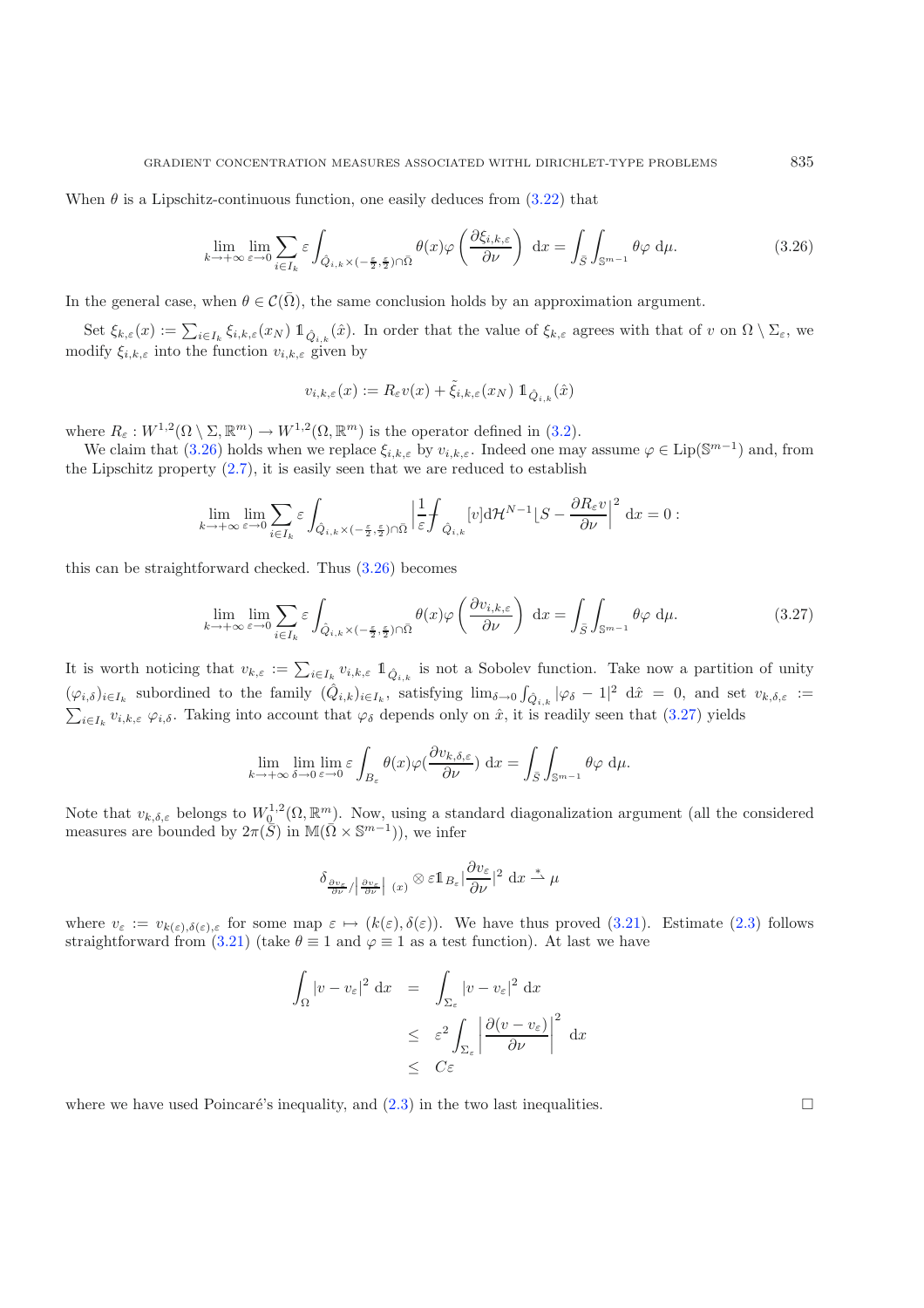**Corollary 3.6** (characterization of  $\mathcal{Y}\mathcal{C}$  in the scalar case  $m = 1$ ). Assume that  $m = 1$ . Then  $(v, \mu) = (a(x)\delta_1 + b(x))$  $b(x)\delta_{-1}$   $\otimes$   $\pi$ ) *belongs to*  $\mathcal{YC}$  *if and only if*  $v \in W^{1,2}_{\partial\Omega}(\Omega \setminus \Sigma)$ ,  $\pi$  *is concentrated on*  $\overline{S}$  *and* 

$$
\frac{d\pi}{d\mathcal{H}^{N-1}[S}(x)\big(a(x)c+b(x)d\big) \ge \varphi([v](x)) \text{ for } \mathcal{H}^{N-1}[S \text{ a.e. } x \text{ and for all } (c,d) \in \mathbb{R}^+ \times \mathbb{R}^+
$$

*where*  $\varphi(\zeta) = \begin{cases} c\zeta^2 & \text{if } \zeta \geq 0, \\ c\zeta^2 & \text{if } \zeta \geq 0. \end{cases}$  $d\zeta^2$  *if*  $\zeta \le 0$ . *Consequently the following estimates hold:* 

$$
a(x) \ge \frac{|[v](x)|^2}{\frac{d\pi}{d\mathcal{H}^{N-1}[S(x)]}} \text{ for } \mathcal{H}^{N-1}[S \text{ a.e. } x \text{ such that } [v](x) > 0
$$
  

$$
b(x) \ge \frac{|[v](x)|^2}{\frac{d\pi}{d\mathcal{H}^{N-1}[S(x)]}} \text{ for } \mathcal{H}^{N-1}[S \text{ a.e. } x \text{ such that } [v](x) < 0.
$$
 (3.28)

*Proof.* Since  $m = 1$  we have  $\mathbb{S}^{m-1} = \{-1, 1\}$ ,  $\mu_x = a(x)\delta_1 + b(x)\delta_{-1}$  with  $0 \le a(x) \le 1$ ,  $0 \le b(x) \le 1$ , and  $a(x) + b(x) = 1$  for  $\mathcal{H}^{N-1}$  S a.e. x. Moreover  $\varphi \in \mathcal{C}(\mathbb{S}^{m-1})$  fulfils the condition  $\varphi^{**} > -\infty$  if and only if its extension is of the form

$$
\varphi(\zeta) = \begin{cases} c\zeta^2, & \text{if } \zeta \ge 0\\ d\zeta^2, & \text{if } \zeta \le 0 \end{cases}
$$

where c and d are two non-negative real numbers. Note that in this case  $\varphi^{**} = \varphi$ . Then [\(3.1\)](#page-8-1) is equivalent to

$$
\frac{d\pi}{d\mathcal{H}^{N-1}[S}(x)\big(a(x)c+b(x)d\big) \ge \varphi([v](x)) \text{ for } \mathcal{H}^{N-1}[S \text{ a.e. } x.
$$

Estimates [\(3.28\)](#page-18-0) follow easily, choosing  $d = 0$  or  $c = 0$ .

## 4. Computations in the 1-dimensional case

Let us consider the elementary Dirichlet problem described in the introduction:

$$
\begin{cases}\n(\sigma_{\varepsilon}(x)u')' = \frac{1}{\sqrt{\varepsilon}} \sum_{k=0}^{m} a_k \delta_{t_k} \\
u(-1) = u(1) = 0,\n\end{cases}
$$

where  $a_k \in \mathbb{R}^*, (t_k^{\varepsilon})_{k=0,\dots,m}$  is a non decreasing family of numbers in  $[-\frac{\varepsilon}{2}, \frac{\varepsilon}{2}]$  with  $t_0^{\varepsilon} = -\frac{\varepsilon}{2}, t_m^{\varepsilon} = \frac{\varepsilon}{2}$ ,  $\lim_{\varepsilon \to 0} \frac{t_{k+1}^{\varepsilon} - t_k^{\varepsilon}}{\varepsilon} = \frac{1}{m} := l$  for  $k = 0, \ldots, m-1$ , and  $\sigma_{\varepsilon}$  is given by

$$
\sigma_{\varepsilon}(x) = \begin{cases} \frac{1}{\varepsilon} \text{ if } x \in (-1,1) \setminus (-\frac{\varepsilon}{2}, \frac{\varepsilon}{2})\\ 1 \text{ if } x \in (-\frac{\varepsilon}{2}, \frac{\varepsilon}{2}) \end{cases}
$$

Clearly  $\bar{u}'_{\varepsilon}$  is of the form

$$
\bar{u}'_{\varepsilon}(x) = \begin{cases}\n\varepsilon c_{\varepsilon}, & \text{if } x \in (-1, -\frac{\varepsilon}{2}) \\
c_{\varepsilon} + \frac{s_k}{\sqrt{\varepsilon}}, & \text{if } x \in (t_k^{\varepsilon}, t_{k+1}^{\varepsilon}), \ k = 0, \dots, m-1 \\
\varepsilon \left( c_{\varepsilon} + \frac{s_m}{\sqrt{\varepsilon}} \right), & \text{if } x \in (\frac{\varepsilon}{2}, 1),\n\end{cases}
$$

where  $s_k := \sum_{i=0}^k a_i$  and  $c_{\varepsilon}$  is a constant which can be computed from the boundary conditions.

<span id="page-18-0"></span>

 $\Box$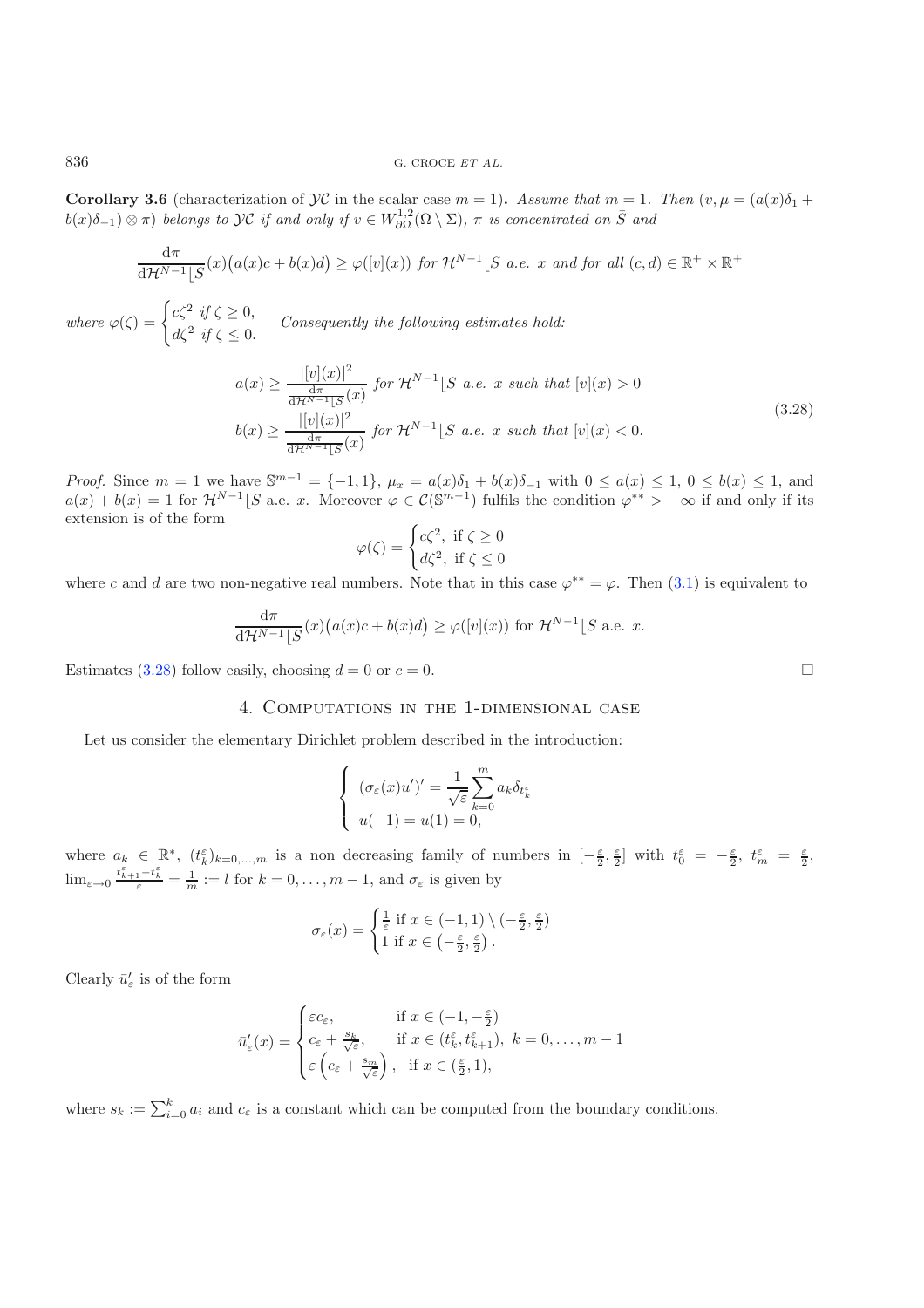Let us show that  $\bar{u}'_{\varepsilon}$  has a concentration phenomenon. To this end we set  $\bar{v}_{\varepsilon} = \frac{\bar{u}_{\varepsilon}}{\sqrt{\varepsilon}}$  and compute the weak limit of the measure  $\bar{\pi}_{\varepsilon} := \mathbb{1}_{(-\frac{\varepsilon}{2}, \frac{\varepsilon}{2})} \varepsilon |\bar{v}_{\varepsilon}'|^2 dx$  in M([-1, 1]). Let  $\theta \in \mathcal{C}([-1, 1])$ ; we have

$$
\begin{array}{lcl} \displaystyle \int_{-1}^{1} \theta(x) 1\!\!1_{(-\frac{\varepsilon}{2},\frac{\varepsilon}{2})} \varepsilon |\bar v'_\varepsilon|^2 \, \,\mathrm{d}x & = & \displaystyle \sum_{k=0}^{m-1} \varepsilon \left| \dfrac{c_\varepsilon \sqrt \varepsilon + s_k}{\varepsilon} \right|^2 \int_{t_k^\varepsilon}^{t_{k+1}^\varepsilon} \theta(x) \, \,\mathrm{d}x \\ & = & \displaystyle \sum_{k=0}^{m-1} |c_\varepsilon \sqrt \varepsilon + s_k|^2 \dfrac{t_{k+1}^\varepsilon - t_k^\varepsilon}{\varepsilon} \int_{t_k^\varepsilon}^{t_{k+1}^\varepsilon} \theta(x) \, \,\mathrm{d}x. \end{array}
$$

Taking into account that  $\bar{v}_{\varepsilon}$  is a solution of

$$
\min\left\{\frac12\int_{(-1,1)\backslash(-\frac{\varepsilon}{2},\frac{\varepsilon}{2})}|v'|^2\,\mathop{\mathrm{d}\!} x+\frac{\varepsilon}{2}\int_{(-\frac{\varepsilon}{2},\frac{\varepsilon}{2})}|v'|^2\,\mathop{\mathrm{d}\!} x+\sum_{k=0}^ma_kv(t_k^{\varepsilon}):v\in W^{1,2}_0((-1,1))\right\},
$$

and using point (c) of Lemma [2.1,](#page-4-2)  $c_e\sqrt{\varepsilon}$  is bounded and tends to some constant L. This implies that

$$
\lim_{\varepsilon \to 0} \int_{-1}^1 \theta(x) 1\!\!1_{(-\frac{\varepsilon}{2}, \frac{\varepsilon}{2})} \varepsilon |\bar{v}'_{\varepsilon}|^2 \, \mathrm{d}x = l \sum_{k=0}^{m-1} (L + s_k)^2 \, \theta(0).
$$

Thus  $\bar{\pi}_{\varepsilon}$  weakly converges to the measure  $\bar{\pi} = l$  $\sum_{ }^{m-1}$  $k=0$  $(L + s_k)^2$   $\delta_0$  and  $\bar{u}'_{\varepsilon}$  presents a concentration phenomenon of intensity  $l\sum_{k=0}^{m-1}(L+s_k)^2$  at 0.

We are going to compute the weak limit  $\bar{\mu}$  of the measure  $\bar{\mu}_{\varepsilon} := \delta_{\frac{\bar{v}_{\varepsilon}'}{|\bar{v}_{\varepsilon}'|}(x)} \otimes 1_{(-\frac{\varepsilon}{2}, \frac{\varepsilon}{2})} \varepsilon |\bar{v}_{\varepsilon}'|^2 dx$ . We assume for instance that  $L \geq 0$ . Let  $\varphi$  be any 2-homogeneous continuous function on R and  $\theta$  any function in  $\mathcal{C}([-1, 1])$ . We have for small  $\varepsilon$ 

$$
\varepsilon \int_{-1}^{1} \mathbb{1}_{(-\frac{\varepsilon}{2},\frac{\varepsilon}{2})} \varphi(\bar{v}'_{\varepsilon}) \theta(x) dx = \sum_{k=0,...,m-1:s_k<0} \left| \frac{c_{\varepsilon} \sqrt{\varepsilon} + s_k}{\varepsilon} \right|^2 \varepsilon \varphi(-1) \int_{t_k^{\varepsilon}}^{t_{k+1}^{\varepsilon}} \theta(x) dx \n+ \sum_{k=0,...,m-1:s_k>0} \left| \frac{c_{\varepsilon} \sqrt{\varepsilon} + s_k}{\varepsilon} \right|^2 \varepsilon \varphi(1) \int_{t_k^{\varepsilon}}^{t_{k+1}^{\varepsilon}} \theta(x) dx \n+ \sum_{k=0,...,m-1:s_k=0} \frac{1}{\varepsilon} \varphi(c_{\varepsilon} \sqrt{\varepsilon}) \int_{t_k^{\varepsilon}}^{t_{k+1}^{\varepsilon}} \theta(x) dx \n= \sum_{k=0,...,m-1:s_k<0} |c_{\varepsilon} \sqrt{\varepsilon} + s_k|^2 \varphi(-1) \frac{t_{k+1}^{\varepsilon} - t_k^{\varepsilon}}{\varepsilon} \int_{t_k^{\varepsilon}}^{t_{k+1}^{\varepsilon}} \theta(x) dx \n+ \sum_{k=0,...,m-1:s_k>0} |c_{\varepsilon} \sqrt{\varepsilon} + s_k|^2 \varphi(1) \frac{t_{k+1}^{\varepsilon} - t_k^{\varepsilon}}{\varepsilon} \int_{t_k^{\varepsilon}}^{t_{k+1}^{\varepsilon}} \theta(x) dx \n+ \sum_{k=0,...,m-1:s_k=0} \varphi(c_{\varepsilon} \sqrt{\varepsilon}) \frac{t_{k+1}^{\varepsilon} - t_k^{\varepsilon}}{\varepsilon} \int_{t_k^{\varepsilon}}^{t_{k+1}^{\varepsilon}} \theta(x) dx.
$$